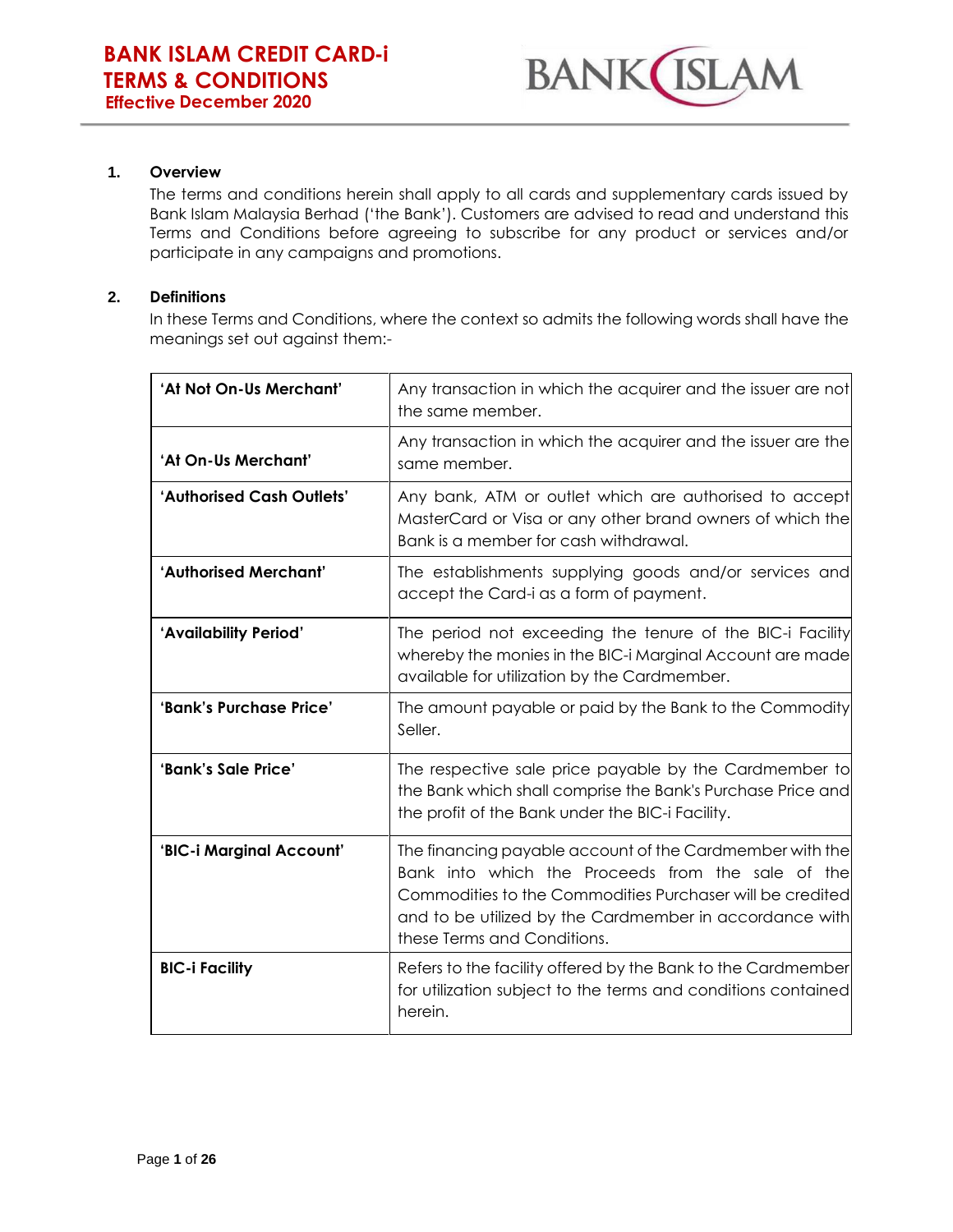

| 'Card-i'                       | Bank Islam MasterCard Card-i or Visa Card-i or any other<br>credit or charge Card-i to be issued by the Bank including<br>Supplementary Card-i which is to be operated<br>in<br>accordance with these Terms and Conditions.                                                                  |
|--------------------------------|----------------------------------------------------------------------------------------------------------------------------------------------------------------------------------------------------------------------------------------------------------------------------------------------|
| 'Cardmember'                   | Refers to the person to whom the Card-i is issued and whose<br>name is embossed on the Card and whose signature<br>appears thereon as an authorised user, and may include a<br>"Supplementary Cardmember".                                                                                   |
| 'BIC-i Facility Statement'     | The monthly statement issued by the Bank to the<br>Cardmember which shows inter alia the transactions posted<br>to the BIC-i Marginal Account.                                                                                                                                               |
| 'Cash Withdrawal'              | cash withdrawn from any bank, ATM or outlet which are<br>authorised to accept MasterCard or Visa or any other brand<br>owners of which the Bank is a member;                                                                                                                                 |
| 'Commodities'                  | Any commodity traded at an n y trading platform approved<br>by the Bank (excluding gold and silver) or any other<br>commodity or asset in each case provided that such<br>commodity or asset is acceptable to the Bank.                                                                      |
| 'Commodities Purchaser'        | Any third party, other than the Commodity Seller, to whom<br>the Bank shall sell the Commodity on behalf of the<br>Cardmember.                                                                                                                                                               |
| "Commodities Seller"           | any third party from whom the Bank shall purchase the<br>Commodity so as to sell it to the Cardmember.                                                                                                                                                                                       |
| 'Confirmation of Transactions' | The respective Confirmation of Transactions relating to the<br>Cardmember's purchase and sale of the Commodities<br>issued, upon the request of the Cardmember, by the Bank to<br>the Cardmember confirming the sale of the Commodity to<br>the Cardmember and to the Commodities Purchaser. |
| <b>Event of Default</b>        | Any of the events specified in Clause 22 hereof.                                                                                                                                                                                                                                             |
| 'Halal goods and services'     | Goods and services that are acceptable and in line with the<br>Shariah requirement.                                                                                                                                                                                                          |
| 'Indebtedness'                 | The Bank's Sale Price or any part thereof outstanding and all<br>other monies whatsoever including but not limited to fees,<br>costs (including legal costs on a solicitors and client basis),<br>charges and expenses due and payable to the Bank under<br>these Terms and Conditions.      |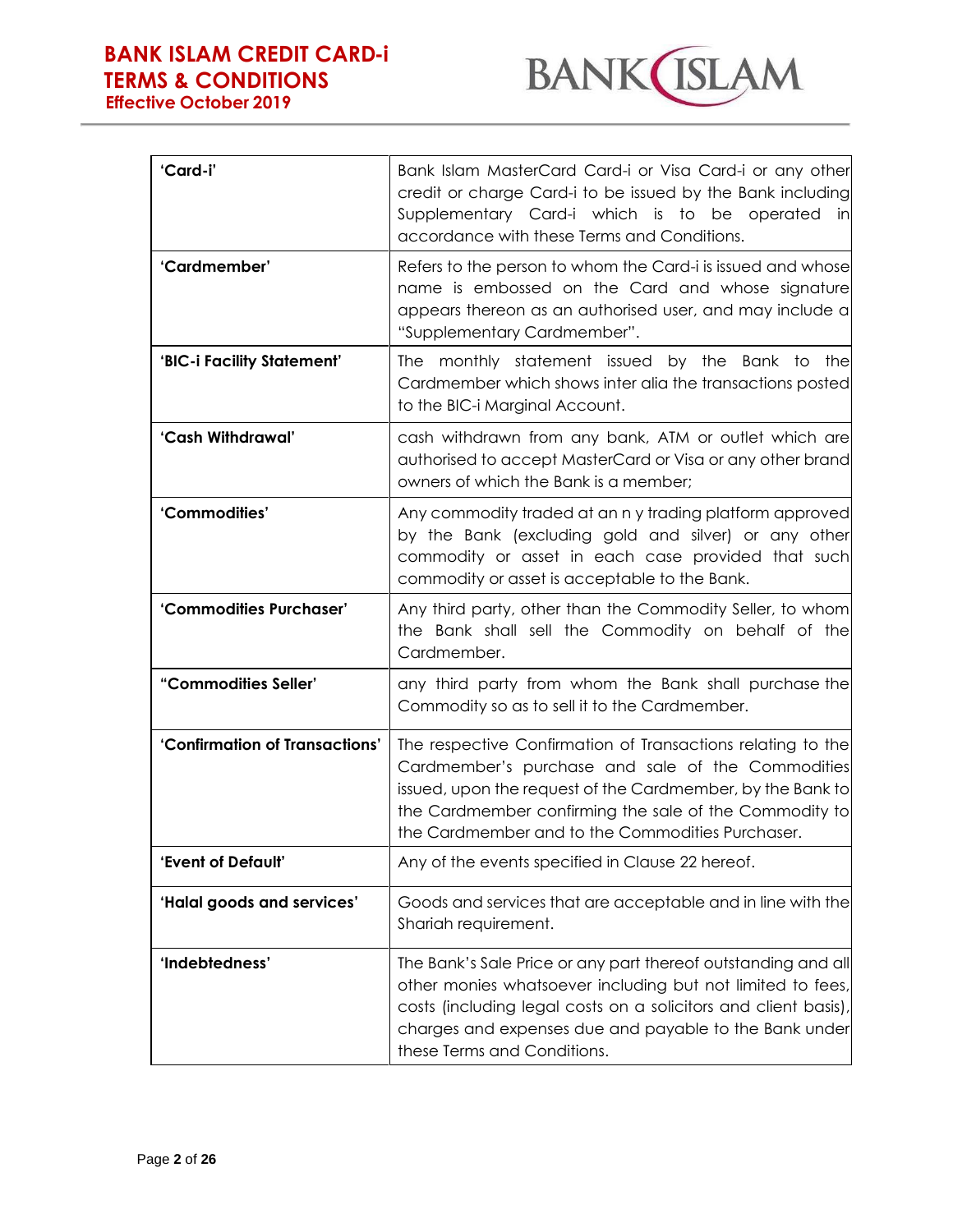

| 'MasterCard'           | MasterCard Worldwide incorporated and organized under<br>the laws of the State of Delaware, United States of America<br>and having its principal office at 2000 Purchase Street,<br>Purchase NY 10577 of which the Bank is principal member.                            |
|------------------------|-------------------------------------------------------------------------------------------------------------------------------------------------------------------------------------------------------------------------------------------------------------------------|
| 'Members Banks'        | financial institutions that are members of MasterCard<br>Worldwide or Visa International or any other brand owners of<br>which the Bank is a member.                                                                                                                    |
| 'Month'                | A Gregorian calendar month.                                                                                                                                                                                                                                             |
| 'Payment Due Date'     | The date stated in the BIC-i Facility Statement by which the<br>Minimum Payment Due or such other amount stated therein.                                                                                                                                                |
| 'PIN'                  | Personal identification number of the Cardmember or the<br>Supplementary Cardmember.                                                                                                                                                                                    |
| 'Profit Margin'        | the difference between the Bank's Sale Price payable herein<br>and the Bank's Purchase Price and the method of<br>recognition of the profit margin as the Bank's income shall<br>be in accordance with the Bank's accounting policy<br>prevailing at the material time. |
| 'Proceeds'             | the amount payable to the Cardmember on the sale of the<br>commodities to any third party by the Bank as an agent for<br>the Cardmember which the amount also constitutes the BIC-<br><i>i</i> Facility Limit.                                                          |
| 'Purchase Agent'       | The Bank acting as a purchase agent on behalf of the<br>Cardmember.                                                                                                                                                                                                     |
| 'Bank Purchase Price'  | Amount payable or paid by the Bank to the Commodity<br>Seller                                                                                                                                                                                                           |
| 'Ringgit Malaysia'     | The lawful currency of Malaysia and relate to all payments<br>to be made under these Terms and Conditions.                                                                                                                                                              |
| 'Sale Agent'           | The Bank acting as a sale agent on behalf of the<br>Cardmember.                                                                                                                                                                                                         |
| 'Supplementary Card-i' | The Card-i issued by the Bank to a Supplementary<br>Cardmember.                                                                                                                                                                                                         |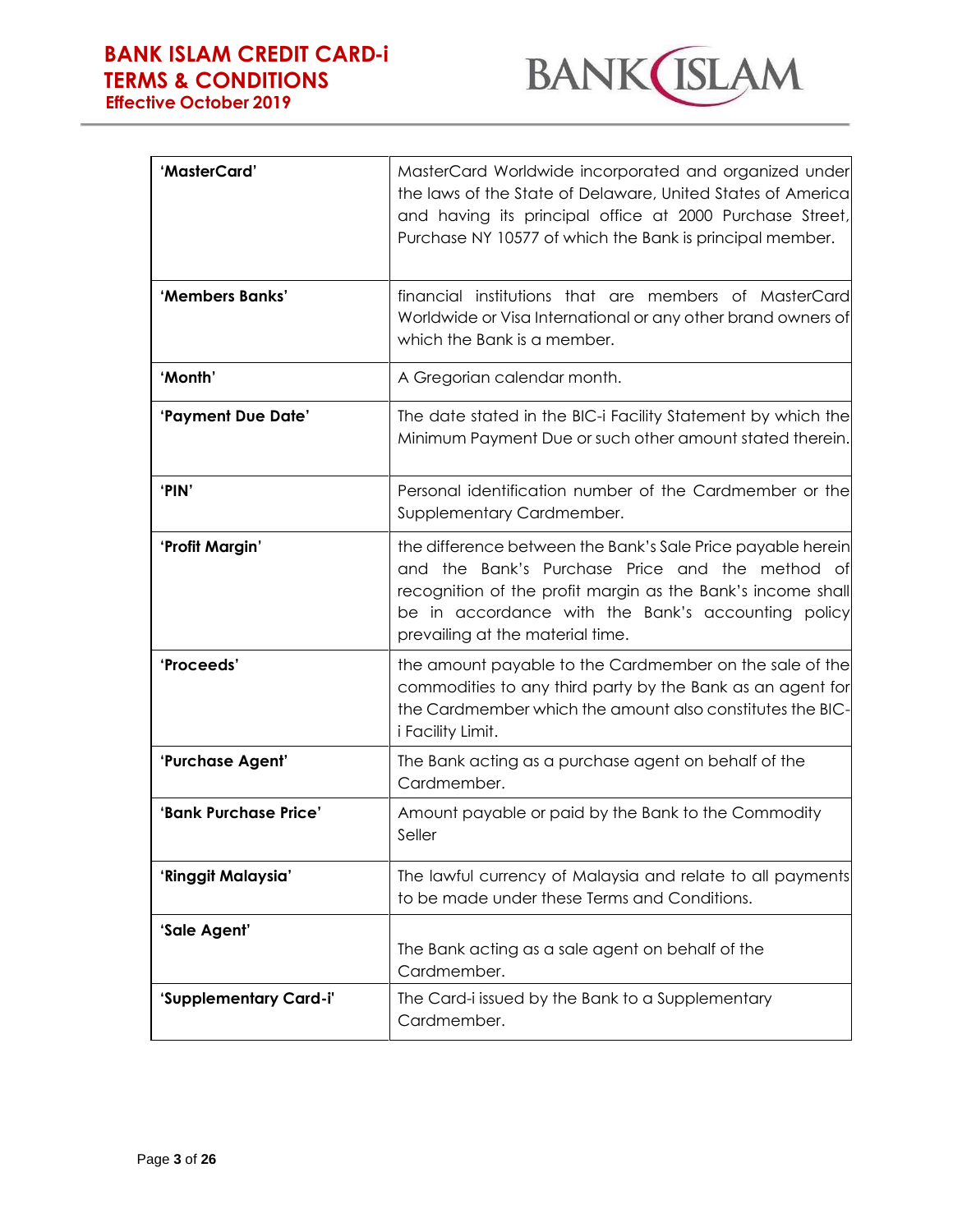

| 'Supplementary<br>Cardmember' | any person nominated and authorized by the Cardmember<br>to use the supplementary Card-i and agreed to be bound<br>by these Terms and<br>Conditions.                                                                                                                        |
|-------------------------------|-----------------------------------------------------------------------------------------------------------------------------------------------------------------------------------------------------------------------------------------------------------------------------|
| 'Tawarruq'                    | The purchase of a commodity (i.e. the subject matter of<br>Tawarrug) on deferred payment basis by way of either Bai'<br>Musawamah or Bai' Murabahah. The Commodities is then<br>sold for cash to a party other than the original seller.                                    |
| 'Visa'                        | International Service Association, a<br>Visa<br>company<br>incorporated in the State of Delaware, with its principal office<br>at 900 Metro Centre Boulevard, Foster City, State of<br>California 94404, United States of America of which the Bank<br>is principal member. |
| "Visa Paywave"                | Contactless payment by using Visa Paywave platform for<br>retail purchases. Only applicable to selected cards with<br>Contactless logo.                                                                                                                                     |

### **3. Interpretations**

- (a) Words and expressions denoting the singular number only shall include the plural and vice versa and words and expressions denoting the masculine gender only shall include the feminine and neuter gender
- (b) Reference to clauses and schedules shall unless otherwise expressly provided be references to Clauses of and the Schedules to these Terms and Conditions.
- (c) The headings in these Terms and Conditions are inserted for convenience only and shall be ignored in construing the provisions of these Terms and Conditions.

# **4. Mechanics of the BIC-i Facility**

The BIC-i Facility is offered by the Bank under the Shariah concept of Tawarruq. The Cardmember will obtain the facility amount in the following manner:-

# (a) **Purchase of the Commodities by the Cardmember from the Bank**

Pursuant to the appointment of the Bank as Purchase Agent under which the Cardmember appoints the Bank as its agent to purchase Commodities from the Bank basis at an agreed Bank's Sale Price, the Bank shall enter into a Murabahah transaction with the Cardmember whereby the Cardmember shall pay the Bank's Sale Price on a deferred payment basis.

#### (b) **Sale of the Commodities by the Cardmember through the Bank as its agent**

Pursuant to the appointment of the Bank as Sale Agent where the Cardmember appoints the Bank as its agent to sell the Commodities for the purpose of realizing the proceeds, the Bank will sell the Commodities to the Commodities Purchaser on a spot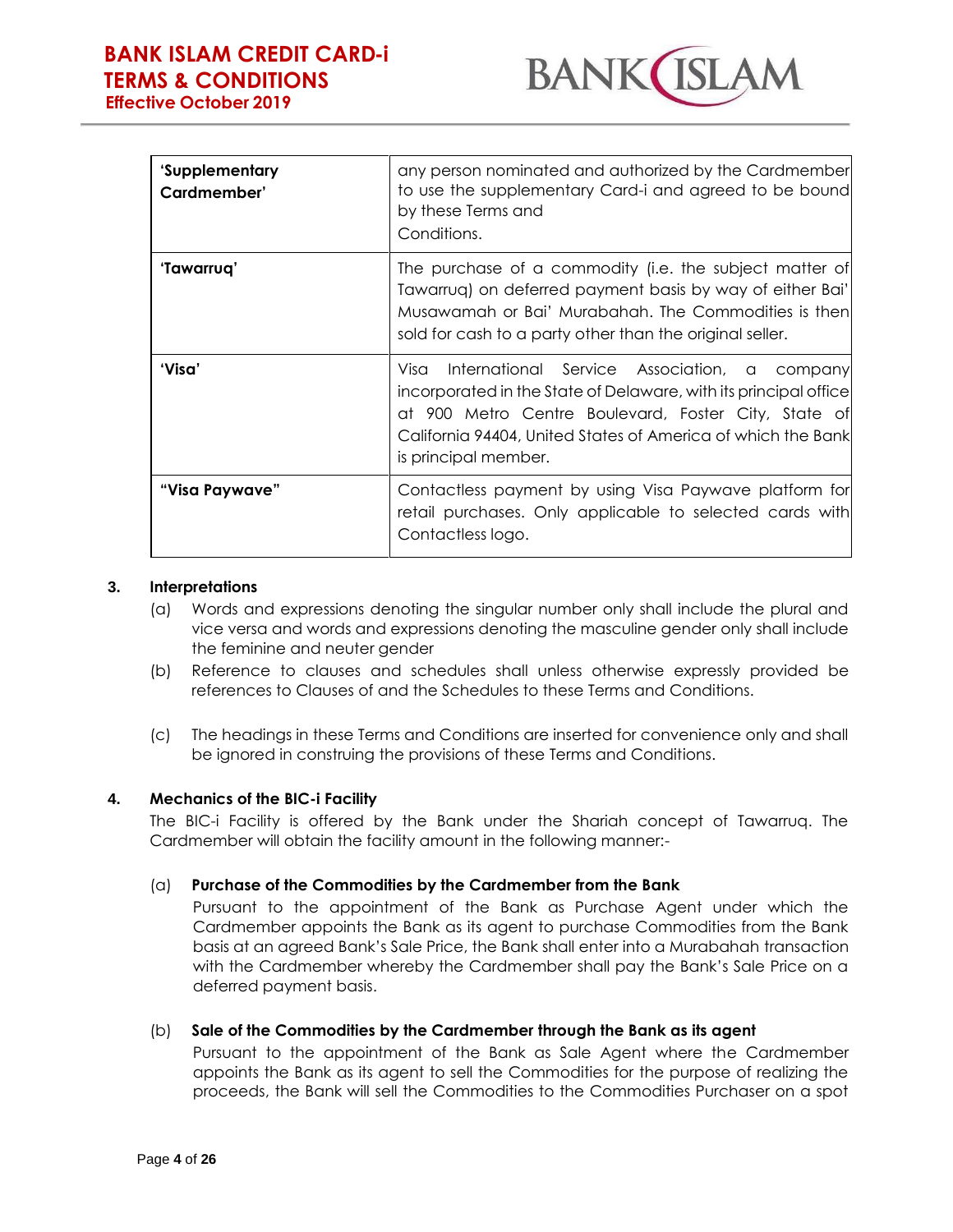

payment basis. The proceeds, which shall be equivalent to the amount of the BIC-i Facility, will be credited into a BIC-i Marginal Account.

### (c) **Confirmation of Transactions**

Upon conclusion of the sale of the Commodities to the Commodities Purchaser, the Bank, upon the request of the Cardmember, will issue the Confirmation of Transactions.

### (d) **Taking delivery of Commodities**

The Cardmember has an option to take delivery of the Commodities subject to all the costs and expenses in relation thereto shall be borne entirely by the Cardmember.

### (e) **Ibra' (rebate)**

The Bank may grant *Ibra'* (rebate) on part or the entire profit portion from the outstanding Bank's Sale Price to the Cardmember upon full settlement and cancellation of BIC-i Facility.

### **5. Agency**

### (a) **Scope of Agency**

- (i) The appointment of the Bank as the Cardmember's Purchase Agent and Sale Agent shall be unconditional and irrevocable. The Bank, as the Cardmember's agent, shall act on the Cardmember's behalf so as to conclude the Cardmember's purchase of the Commodities from the Bank and to act on the Cardmember's behalf so as to conclude the Cardmember's sale of the Commodities to the Commodities Purchaser.
- (ii) The appointments of agency shall be effective from the date of the appointments and shall apply to and be sufficient for any renewal or variation to the limit of the BIC-i Facility.
- (iii) The Bank is hereby authorized to execute and deliver such documents or instruments as shall be deemed necessary by the Bank for the performance of its obligations in connection with the matters set out in Clause 4.
- (iv) The Bank shall use its reasonable endeavours to ensure that the proceeds of sale of the Commodities shall not be less than the Bank's Purchase Price.
- (v) Without prejudice to the generality of Clause 5, the Cardmember acknowledges that under the arrangements the Bank has with the Commodities Purchaser or any other suppliers or third party counterparties, the Bank may be required to (and the Cardmember agrees that the Bank may) disclose it is acting as the Cardmember's agent and to name the Cardmember as its principal.
- (vi) The Cardmember undertakes to establish and maintain an account or accounts with the Bank which the Bank is authorized to operate on behalf of the Cardmember (if applicable).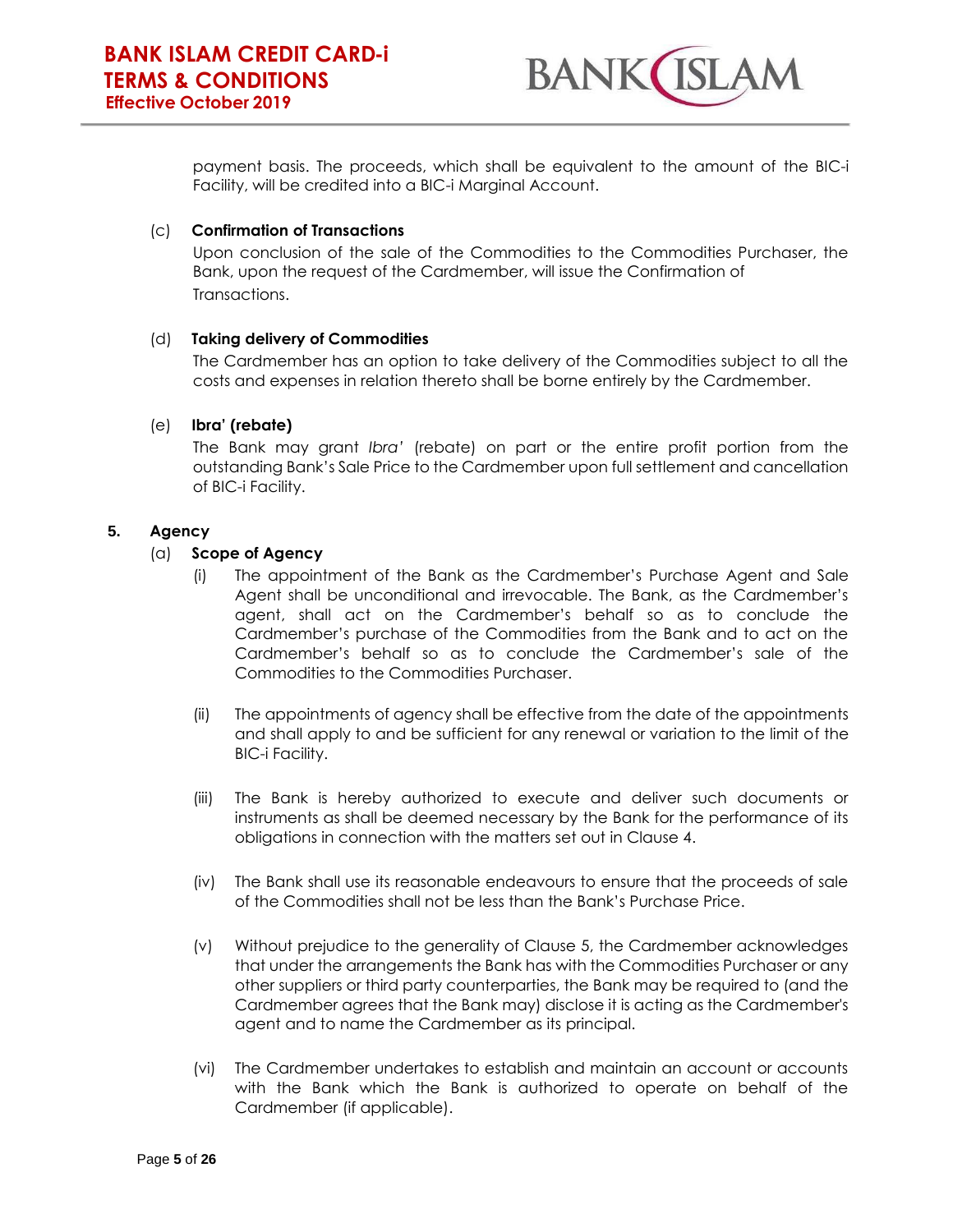

(vii) The Bank acknowledges and confirms that all amounts of Proceeds to the Cardmember in respect of the disposal of the Commodities as contemplated in Clause 5 shall be credited in the Cardmember's BIC-i Marginal Account and the Cardmember shall do all things necessary to effect the provisions of this Terms and Conditions.

# (b) **Extent of Agency**

- (i) In connection with its powers, discretions, authorities and duties under this Terms and Conditions, the Bank shall act solely as the agent of the Cardmember on a restricted limited basis (i.e. as agent on a deal-by-deal basis) to the extent expressly provided herein and shall not otherwise be regarded as agent for and on behalf of the Cardmember in any other respect whatsoever.
- (ii) The appointment of the Bank under the appointment of the Bank as Purchase Agent shall be effective from the date of the appointment of the Bank as Purchase Agent and shall apply to and be sufficient for any renewal or variation to the limit of the BIC-i Facility.
- (iii) The appointment of the Bank under the appointment of the Bank as Sale Agent shall be effective from the date of the appointment of the Bank as Sale Agent and shall apply to and be sufficient for any renewal or variation to the limit of the BIC-i Facility.

# (c) **Brokerage Fees and Expenses**

To the extent that any of the expenses, fees and commissions have not been ascertained and invoiced to the Bank by the Commodities Purchaser by the time that the Cardmember incurs the obligation to make the payment of the Bank's Sale Price in accordance with this Terms and Conditions, then such expenses, fees and commissions shall become due and payable by the Cardmember to the Bank upon the Bank receiving the appropriate invoice therefore from the Commodities Purchaser, as relevant, and upon the Bank then providing the appropriate invoice therefore to the Cardmember.

# **6. Payment of The Bank's Sale Price**

(a) The Bank's Sale Price or such part thereof remaining unpaid shall be paid by the Cardmember in accordance with the BIC-i Facility Statement issued by the Bank on the Payment Due Date or in such other amount as stated therein in the BIC-i Facility Statement. The amount as stated in the BIC-i Facility Statement to be due and payable by the Cardmember to the Bank shall in the absence of manifest error be conclusive evidence that such amount is due and payable by the Cardmember to the Bank. All payments made by the Cardmember pursuant to BIC-i Facility Statement shall be deemed to be payments made towards the satisfaction of the Bank's Sale Price or such part thereof remaining unpaid under this Terms and Conditions.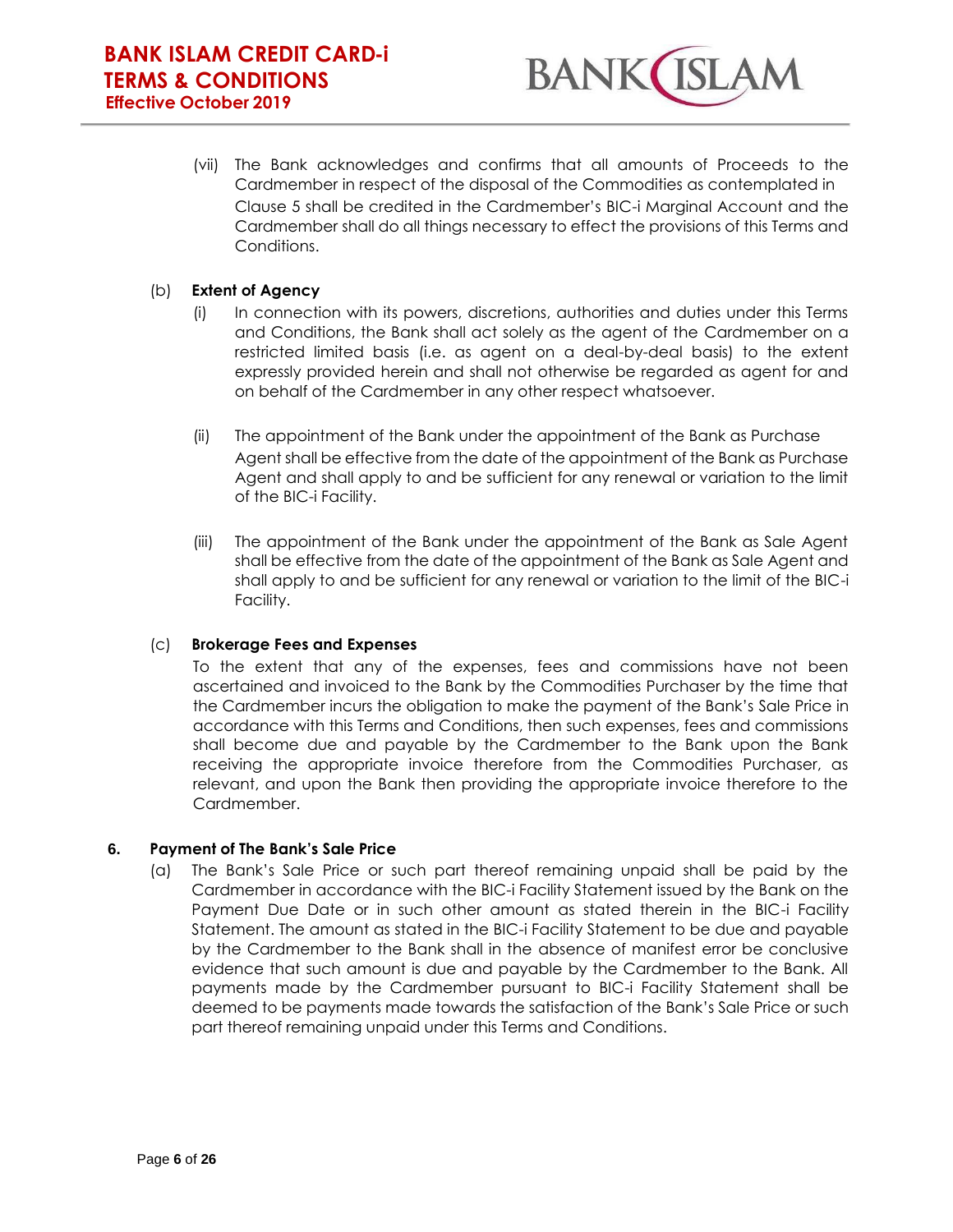

- (b) Notwithstanding the provision of Clause 6(a), upon receipt of the BIC-i Facility Statement, the Cardmember shall pay to the Bank the Minimum Payment Due or up to the outstanding balance on or before the Payment Due Date as stated in the BIC-i Facility Statement.
- (c) All payments to the Bank must be made in the billing currency as stated in the BIC-i Facility Statement. Payment by the Cardmember shall not be considered to have been made until the relevant payments have been received for value by the Bank. All payments via outstation cheques shall include the relevant Inland Exchange Commission, where applicable. Failure to include such commission shall entitle the Bank to debit the Cardmember's account for the same.
- (d) Where the Card-i is operated as a charge card and payment of the full amount of the current balance is required to be made on monthly basis, the Minimum Payment Due shall be the total current balance stated in the BIC-i Facility Statement.
- (e) Notwithstanding any other provision herein, the Bank shall have the right to apply all or any such payment in such other manner towards the satisfaction of remaining unpaid amount under the BIC-i Facility.

# **7. Acceptance of BIC-i Facility**

- (a) Before the Cardmember signs and/or uses the Card-i, the Cardmember is to first read these Terms and Conditions as the Cardmember's use or acceptance of the Card-i will be governed by these Terms and Condition. The Cardmember's use of the Cardi and the acceptance of BIC-i Financing Statements sent to the Cardmember by the Bank shall be conclusive evidence of a binding contract between the Cardmember and the Bank, and the said evidence can be used in any Court of Law in the event of dispute. The Cardmember accepts responsibility of charges incurred when using the Card-i including retail purchases, cash withdrawal, balance transfer, installments, and any other types of charges. The Cardmember accepts responsibility for the financing limit extended and/or made available either to the Cardmember or to the Supplementary Cardmember.
- (b) The Cardmember shall ensure that the Cardmember's signature on the Card-i shall be the same as the one on the application form. The Cardmember's signature on any sale draft, transaction record, credit voucher and/or other charge record of transaction shall constitute binding and conclusive evidence of the Cardmember agreeing and accepting the charges. However, the absence of the Cardmember's signature in any electronic or telephone or mail address orders and/or transaction does not negate the Cardmember's liability of such transactions. The Cardmember hereby irrevocably agrees that so long as the Card-i was transacted in any electronic or internet or telephone or mail orders and/or transaction, the Cardmember shall be liable and shall the use of the Card-i as stated above constitute binding and conclusive Evidence of the Cardmember agreeing and accepting the charges.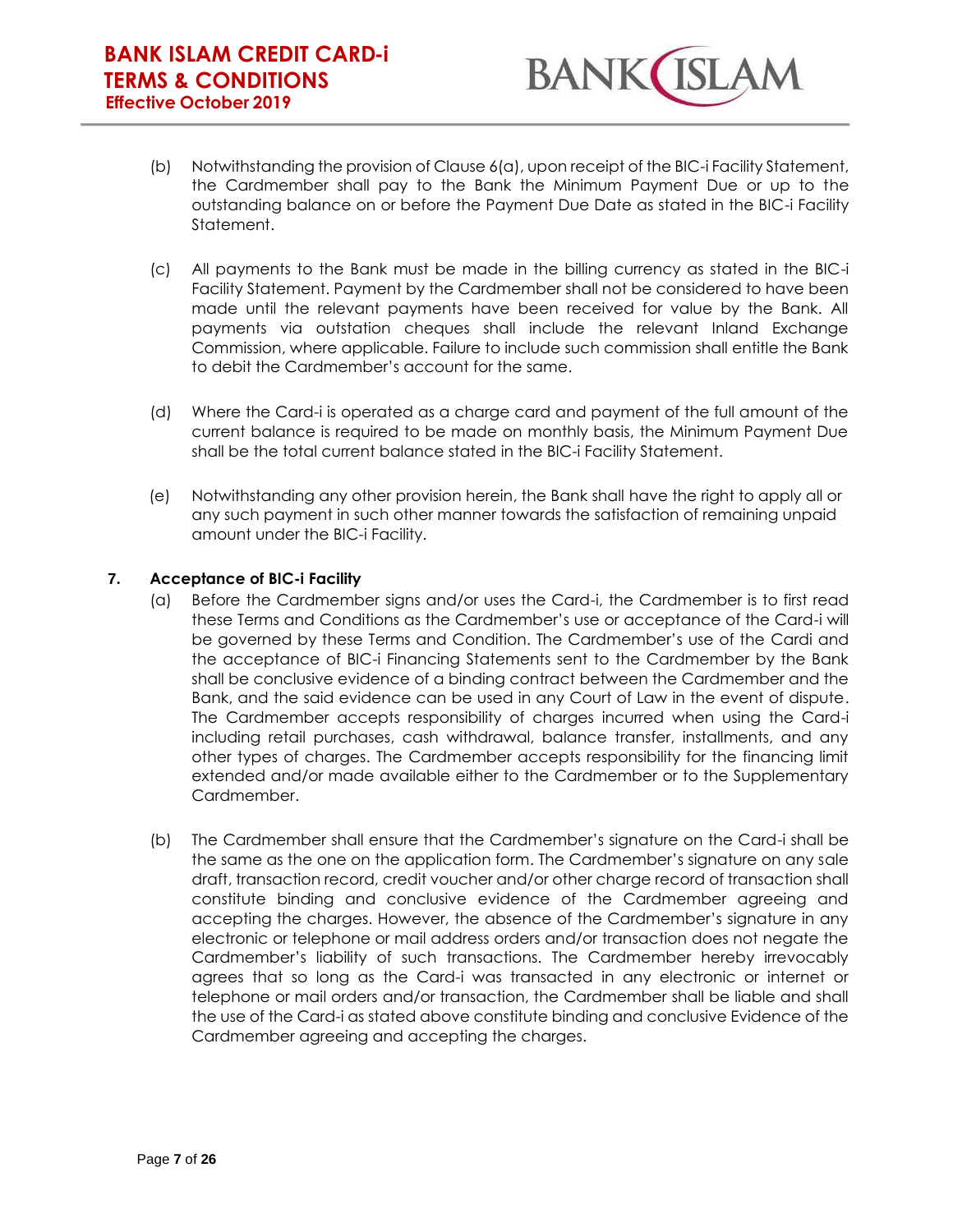

### **8. Acceptance of the Card-i**

- (a) In consideration of the Bank issuing the Card-i to the Cardmember and Supplementary Cardmember (if any), the Cardmember and the Supplementary Cardmember agree to abide by the terms and conditions herein contained including but not limited to the terms and conditions stipulated in the Card-i Application Form and any other terms and conditions as the Bank may impose from time to time.
- (b) The use of the Card-i is restricted to the Cardmember to whom the Card-i is issued for the use at Authorised Merchants, authorized to accept MasterCard or Visa or any other brand owners of which the Bank is a member as a mode of payments. The Cardmember shall sign at the back of the Card-i immediately upon receipt of the Card-i.
- (c) The Cardmember shall not permit or authorise any third party to use the Card-i and shall not transfer or otherwise part with the control or possession of the Card-i nor use it for any purpose unauthorised by the Bank.
- (d) In the event that the Cardmember does not wish to be bound by these Terms and Conditions, the Cardmember shall destroy the Card-i by way of cutting the magnetic stripe and the chip and return immediately to the Bank with a written notice that he is returning the Card-i for cancellation and shall thereafter settle the Sale Price or any part thereof remaining unpaid under these Terms and Conditions together with any amounts outstanding in his BIC-i Marginal Account.

# **9. Usage of the Card-i**

- (a) The Cardmember shall be liable to the Bank for all transactions effected by the Cardmember and/or the Supplementary Cardmember using the Card-i and for all related fees billed to the BIC-i Marginal Account.
- (b) (i) To effect a credit purchase from any Authorised Merchant, the Cardmember must sign on a Sales Draft prepared by the Authorised Merchant or key in the PIN at the Authorized Merchant's sales terminal;
	- (ii) To effect a Cash Withdrawal using the Card-i from any Authorised Cash Outlet, the Cardmember shall sign on a Cash Withdrawal Draft prepared by the Authorised Cash Outlet or key in the PIN at the Authorised Merchant's sales terminal;
	- (iii) To affect a Cash Withdrawal through ATM, the Cardmember shall use his PIN to gain access to his BIC-i Marginal Account.
- (c) Notwithstanding the provision set out in clause 9(a) above, the Cardmember hereby authorises the Bank to purchase his unsigned sales drafts and to debit his BIC-i Marginal Account for the payments made by the Bank to the Authorised Merchant or Members Banks if the Bank is of the opinion t h a t based on relevant documentary evidence, the omission is due to the nature of the transaction, technical issue or due to an oversight on the part of the Cardmember and/or the Authorised Merchant and/or the Members Banks .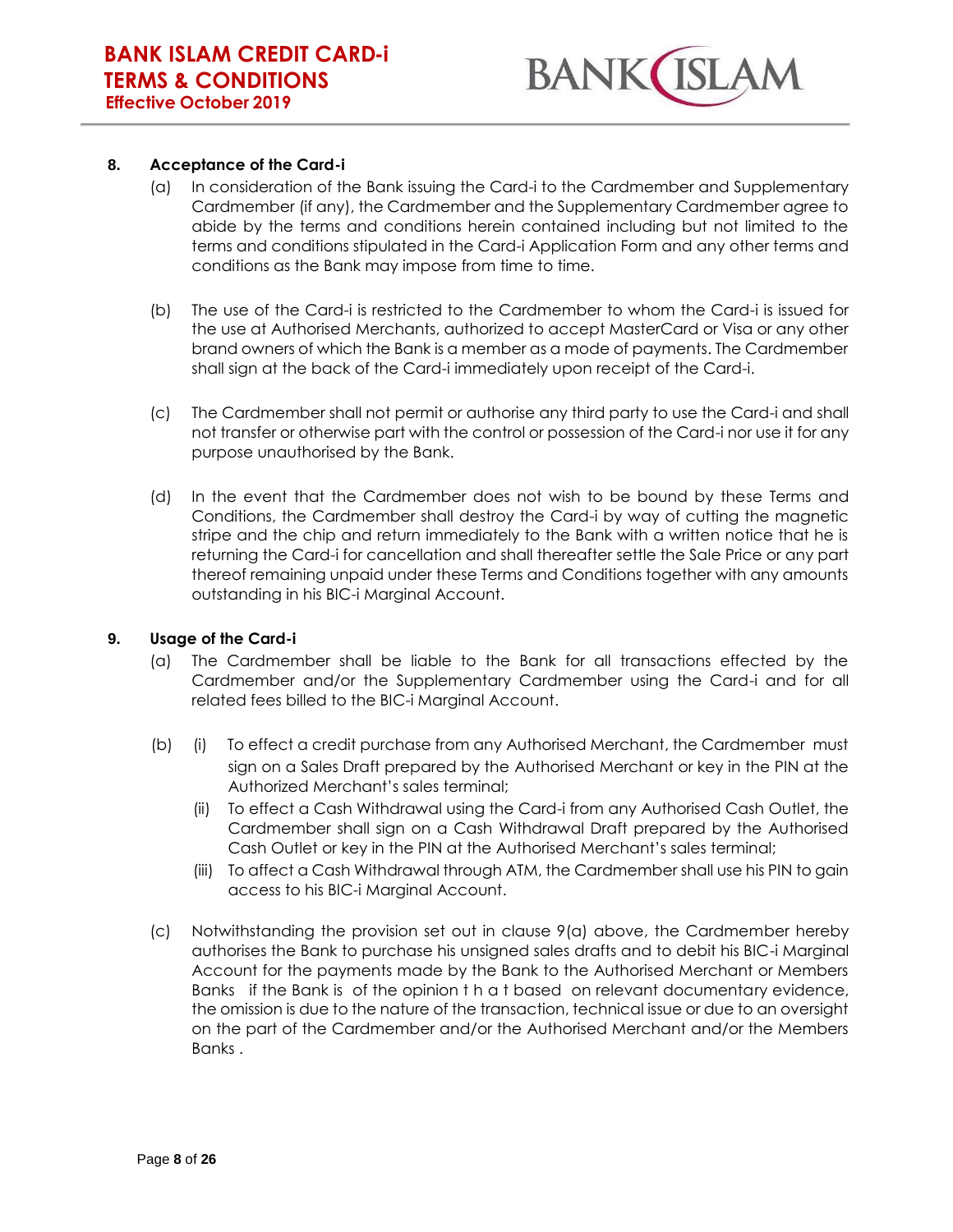

- (d) The Bank shall be entitled to treat the Bank's record of any transaction effected by the use of the Card-i including but not limited to transactions effected by electronic commerce, mail order, via the telephone or at specific point of sales terminal including but not limited to transactions at petrol kiosk and/or through such other modes that may be introduced/implemented from time to time as evidence of debt properly incurred by the Cardmember to be debited to the BIC-i Marginal Account notwithstanding that any such record may not contain the signature of the Cardmember.
- (e) All Muslim Cardmembers are advised to observe Shariah compliance rules and principles while using the Card-i. The Card-i shall not be used at non-halal merchants categorized by Merchant Category Codes (MCC) as below:-

| <b>MCC</b> | <b>DESCRIPTION</b>                                                                                               |
|------------|------------------------------------------------------------------------------------------------------------------|
| 5921       | Package Stores, Beer, Wine, Liquor                                                                               |
| 5973       | Religious Goods Stores                                                                                           |
| 7261       | <b>Funeral Services and Crematories</b>                                                                          |
| 7273       | Dating, Escort Services                                                                                          |
| 7297       | Massage Parlours                                                                                                 |
| 7995       | Betting (including lottery tickets, chips and gaming casinos,<br>off-track betting and wagers and online gaming) |
| 9754       | Gambling – Horse Racing, Dog Racing, State Lotteries                                                             |

- (f) The use of the Card-i to affect cash withdrawal shall be limited to such amount as the Bank at its sole discretion shall determine.
- (g) If the Cardmember uses the Card-i to purchase good and/or services through online internet sites or portals, the Cardmember shall be solely responsible for the security of such use at all times. The Cardmember agrees that the entry of the Card-i information on the internet shall be sufficient proof of the authenticity of such instructions. The Bank shall not be liable for acting on such use of the Card-i regardless of whether the person is authorised or unauthorised and regardless of the circumstances prevailing at the time of the transaction. However, the Bank reserves the discretion to not carry out any such transaction over the internet if the Bank has any reason to doubt its authenticity or if in its opinion it is unlawful or otherwise improper to do so or for any other reason.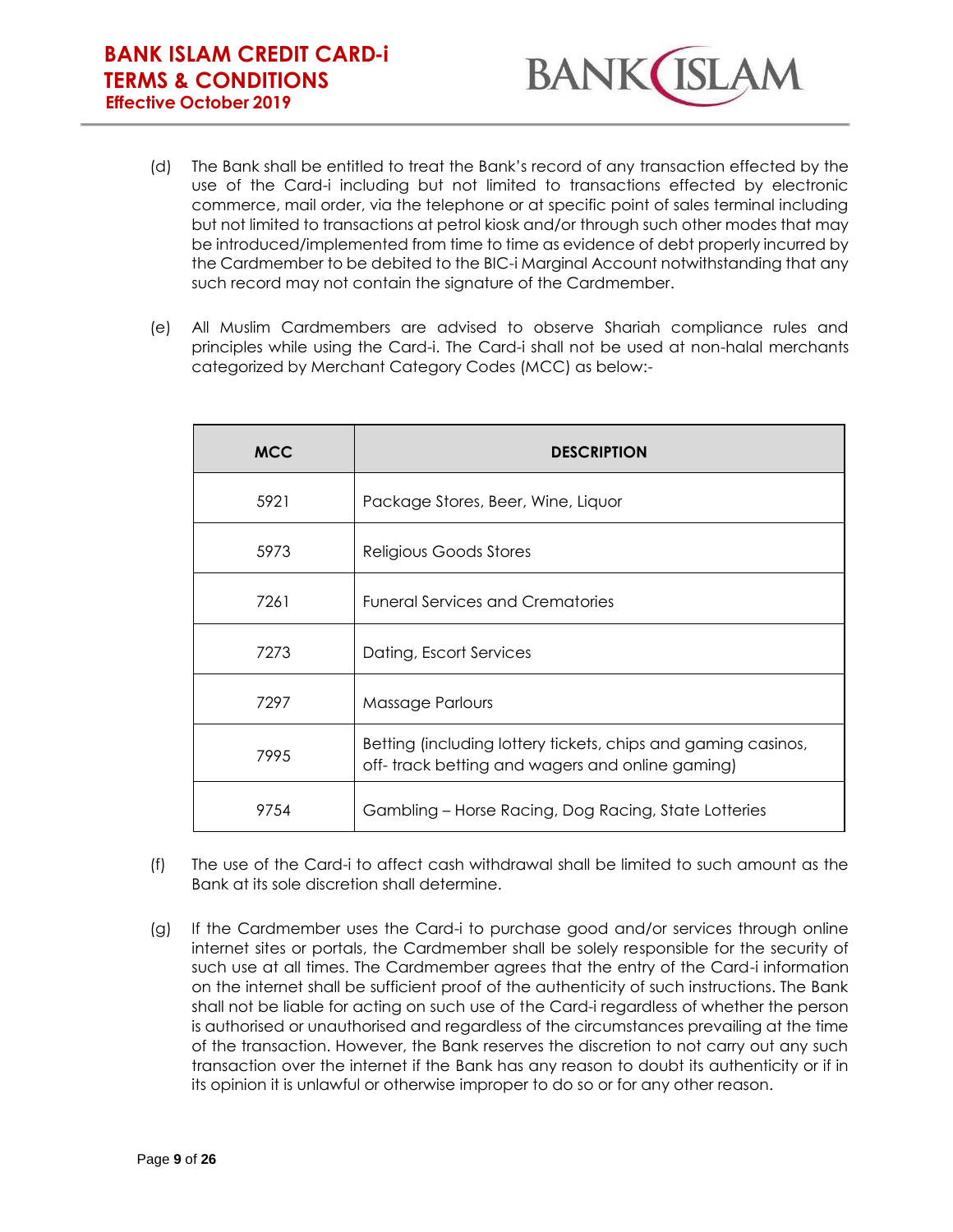

- (h) Where the Cardmember operates two or more Cards, a combined BIC-i Facility amount shall be assigned by the Bank to the BIC-i Marginal Account representing the total BIC-i Facility amount extended to cover the use of all Cards held by the Cardmember and the Supplementary Cardmember, if any.
- (i) The Bank shall not be liable for any act or omission on the part of the Authorised Merchant including refusal by the Authorised Merchant to honour the Card-i or any defect or deficiency in any goods or services provided by the Authorised Merchant.
- (j) The Cardmember shall resolve all complaints, claims and dispute against the Authorised Merchant directly and not through the Bank. The Cardmember undertakes not to enjoin the Bank in any such claim and/or dispute or legal proceedings against the Authorised Merchant.
- (k) Any claim/dispute which the Cardmember may have against the Authorised Merchant shall not relieve the Cardmember of the obligation to pay the Bank the amount incurred arising from the use of the Card-i by the Cardmember and/or the Supplementary Cardmember as stated in the BIC-i Facility Statement.
- (l) The Cardmember is not allowed to use the BIC-i Facility upon the expiry of the Availability Period unless a new Tawarruq transaction is entered into between the Bank and the Cardmember.
- (m) Subject to the terms and conditions of the BIC-i Facility, the Cardmember may utilize the monies available in the BIC-i Marginal Account from time to time subject to the BIC-i Facility amount.
- (n) When the Cardmember is using BIC-i at self-service pump (automated fuel dispenser), the pre-authorization amount of RM200 will be temporarily held from the BIC-i account. The exact transaction amount will be charged and any extra held amount (if any) will be returned into the same account within 3 working days from the transaction date. However, the pre-authorization is not applicable when Cardmember is paying using BICi at the counter.
- (o) The Cardmember should not write down the PIN number or kept it in close proximity which could be easily taken/stolen/lost with the Card-i
- (p) The Cardmember should not use birth date, identity card, passport, driving license or telephone numbers as PIN number
- (q) The Cardmember agrees to abide the terms and conditions for the use of the Card-i.

# **10. Supplementary Card-i**

(a) At the request of the Cardmember, the Bank may at its sole and absolute discretion issue a Supplementary Card-i to a person nominated by the Cardmember under his BIC-i Marginal Account.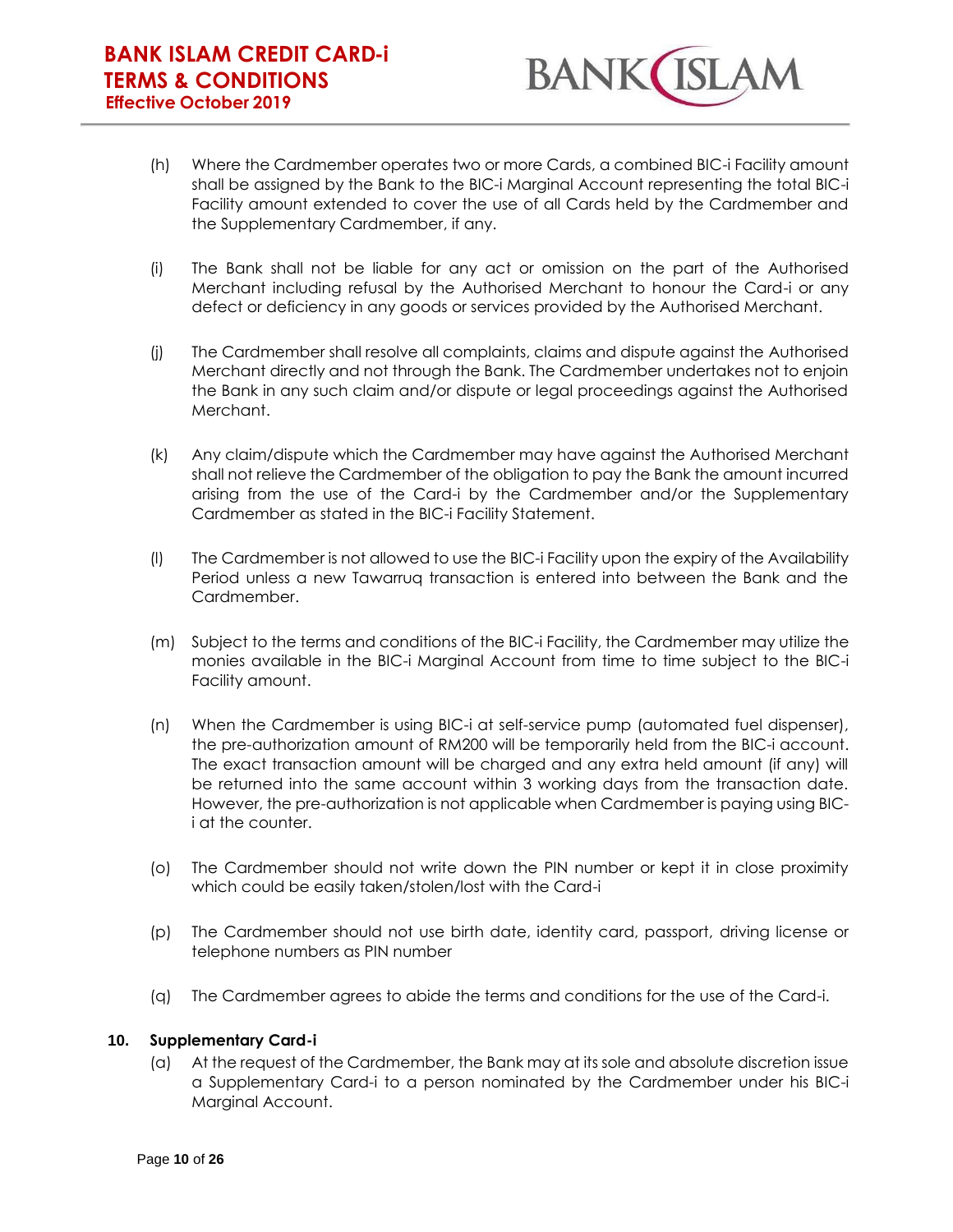

- (b) The Cardmember shall be responsible and liable for all liabilities, obligations and charges incurred by the Cardmember and/or the Supplementary Cardmember(s) under his BICi Marginal Account. The Bank shall not hold the Supplementary Cardmember(s), jointly or severally liable for debts of the Principal Cardmember or the other Supplementary Cardmembers. Further, the Cardmember shall be liable to ensure that his Supplementary Cardmember(s) shall observe all terms, conditions and obligations herein set out.
- (c) The Supplementary Card-i issued may be cancelled by written notice to the Bank from the Cardmember and returning the Card-i to the Bank after, cutting the magnetic stripe and the chip. Notwithstanding any earlier notice of the Cardmember's intention to cancel or terminate the use of the Supplementary Card-i, the Cardmember shall be and remain liable for any transaction (authorised or unauthorised) effected through the use of the Supplementary Card-i up to the date the same is returned to the Bank by the Cardmember.
- (d) The validity of the Supplementary Card-i is dependent on the validity of the Card-i. Upon termination of use of the Card-i or the termination of these Terms and Conditions and/or the other Security Document for whatever reason, the Supplementary Card-i issued thereunder shall also be terminated.

# **11. Overseas Transactions**

- (a) The Cardmember may use the Card-i outside Malaysia with the Authorised Merchants and at the Authorised Cash Outlets but the Cardmember shall inform the Bank each time the Cardmember is traveling or intend to travel outside Malaysia.
- (b) The Cardmember may use the Card-i for cash withdrawal at any designated ATMs of the Bank and ATMs of other participating Members Banks.
- (c) Where the Cardmember uses the Card-i outside Malaysia, the transaction shall be charged in the official currency of the country concerned and converted into Ringgit Malaysia at such exchange rate and at such time as may be determined by MasterCard Worldwide or Visa International or any other brand owners of which the Bank is a member at its absolute discretion.
- (d) Wherever applicable, the Cardmember shall authorise the Bank to take such steps to comply with the relevant Foreign Exchange Administration Rules issued by Bank Negara Malaysia in respect of any overseas transaction.

# **12. Contactless Payment**

The Card-i with contactless function is working at participating Authorised Merchants with contactless acceptance for up to a maximum of RM250 per transaction or RM2,000 per day for retail transaction where no signature is required. However, for purchases more than RM250, Cardmember's signature/PIN is required, whichever is applicable.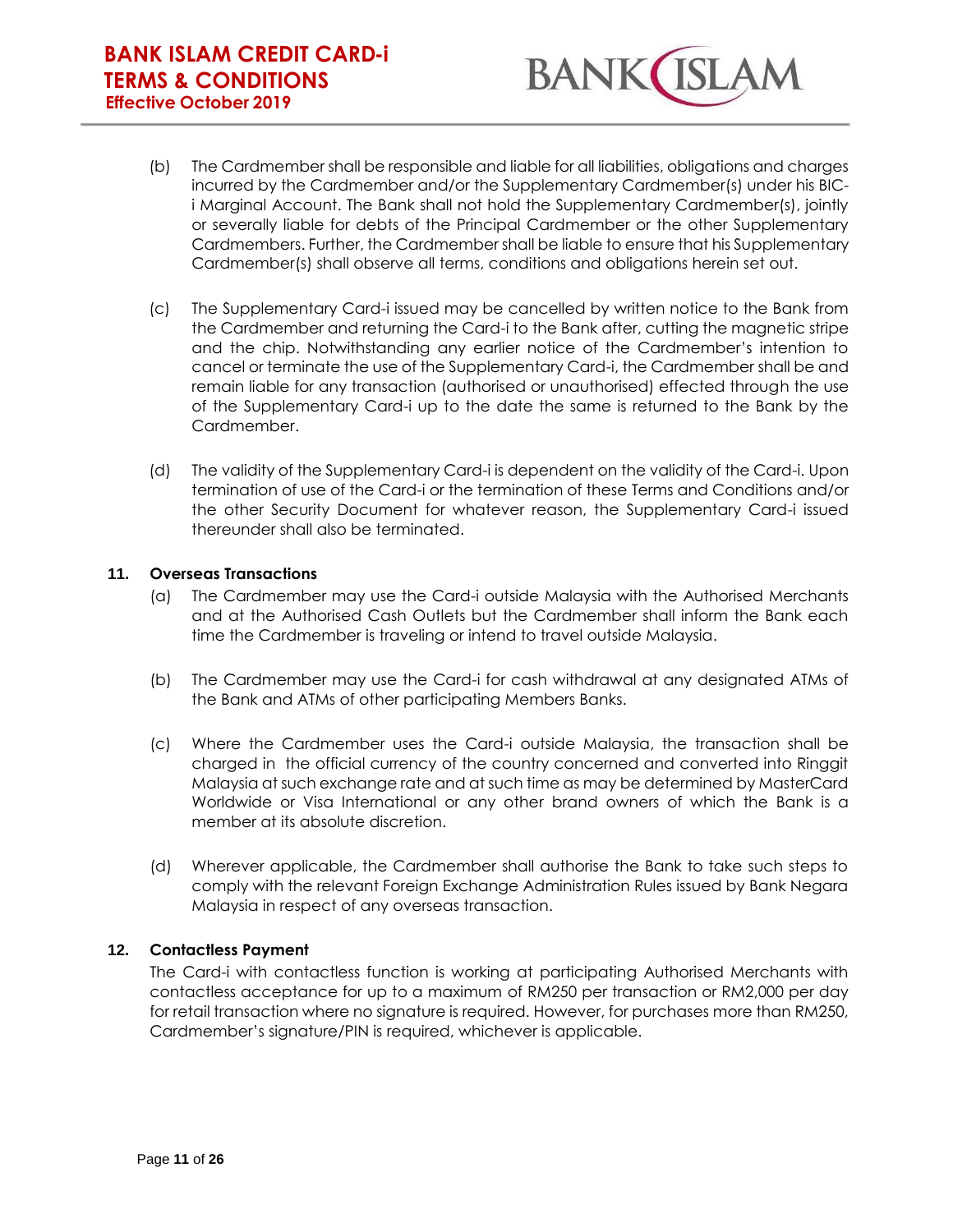

### **13. BIC-i Marginal Account**

- (a) The Bank shall maintain a BIC-i Marginal Account for the Cardmember and the Supplementary Cardmember for each Card-i held and all transactions effected by the use of the Card-i and any other fee shall be debited to the BIC-i Marginal Account.
- (b) In the event that the BIC-i Facility is cancelled/terminated, the BIC-i Marginal Account shall be closed and the credit balance after deduction of any outstanding balance, monies, fees and all charges whatsoever under BIC-i Facility shall be made payable to the Cardmember.

### **14. Possession of the Card-i**

The Card-i remains the property of the Bank at all times and the Cardmember shall return to the Bank the Card-i, after cutting the magnetic stripe and chip, when requested to do so or if the use of the Card-i by the Cardmember is cancelled or suspended.

### **15. Lost/Stolen Card-i and Disclosure of PIN**

- (a) The Cardmember shall use reasonable precautions to prevent loss, theft, disclosure of the PIN to an unauthorised person or unauthorised usage of the Card-i. Any loss, theft, disclosure of the PIN to an unauthorised person or unauthorised usage of the Card must immediately be reported by the Cardmember to the Bank's Contact Centre 03-26900 900. Cardmember shall also notify the bank upon receiving transaction alert if the transaction is unauthorized.
- (b) The Cardmember shall be liable for all charges and advances whatsoever arising from transactions, whether authorised or unauthorised, effected with the Card-i before the report is lodged in the prescribed form of the loss, theft, disclosure of the PIN to an authorised person or unauthorised use of the Card-i has been received by the Bank. The Bank's record of any transaction effected by the use of the Card-i shall be conclusive and binding against the Cardmember.
- (c) Whenever a lost or stolen Card-i is retrieved, the Cardmember shall cut the magnetic stripe and the chip and subsequently returned the Card-i to the Bank. The Bank shall have the discretion to issue or not to issue a replacement Card-i to the Cardmember following the lost or theft.
- (d) Cardmember shall be liable for card-present unauthorised transactions which require PIN verification or signature verification or the use of contactless Card-i, if Cardmember is found to have:
	- (i) acted fraudulently;
	- (ii) delayed in notifying the Bank as soon as reasonably practicable after having discovered the loss or unauthorised use of the Card-i;
	- (iii) voluntarily disclosed the PIN to another person;
	- (iv) writing down / recording the PIN on the Card-i, or on anything kept in close proximity with the card, and could be lost or stolen with the Card-i;
	- (v) left the Card-i or an item containing the Card-i unattended, in places visible and accessible to others, except at the Cardmember's place of residence. However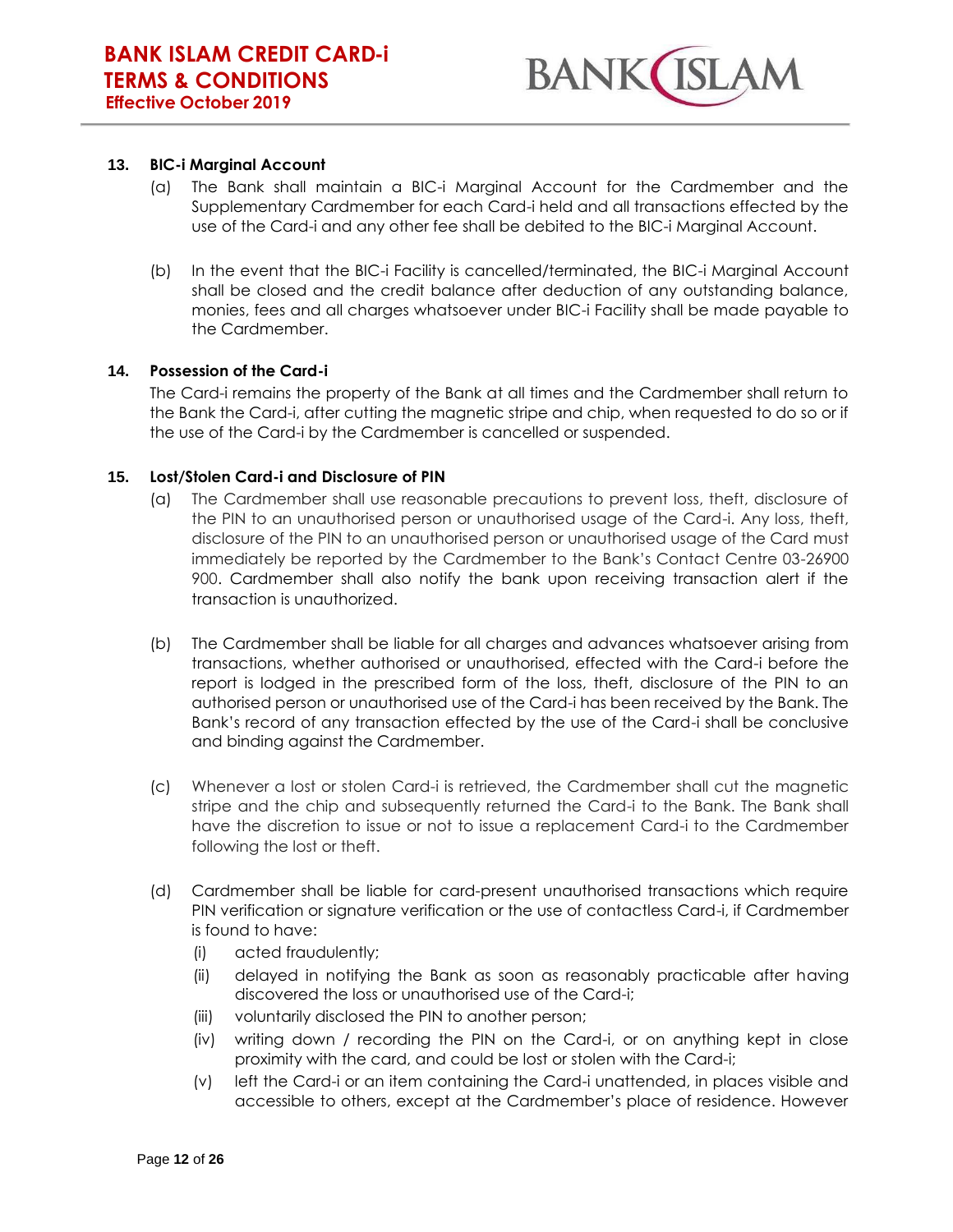

Cardmembers are expected to exercise due care in safeguarding the Card-i even at the Cardmember's place of residence;

(vi) voluntarily allowed another person to use the Card-i;

# **16. Suspension, Cancellation or Termination**

- (a) In addition to and without derogating any of the provisions stated herein, the Bank may terminate BIC-i Facility by issuing a written notice to the Cardmember with or without assigning any reason whatsoever, if the Bank has reason to believe that the Cardmember has misused the Card-i for any unlawful activities or breached any of the Terms and Conditions as set out herein. Following the termination thereof, the Bank shall cancel the Card-i irrespective of whether or not the Card-i is returned by the Cardmember to the Bank.
- (b) The Cardmember may cancel and/or terminate the BIC-i Facility by cutting the magnetic stripe and the chip and return the Card-i immediately to the Bank with a written notice to effect such cancellation and/or termination. Thereafter, the Cardmember shall settle the Bank's Sale Price or any part thereof remaining unpaid under this Terms and Conditions together with any amounts outstanding under the BIC-i Facility.
- (c) The Cardmember hereby acknowledges that the Bank may include any Card-i (that has been cancelled or revoked) in the "Cancellation List" which may be circulated to all Authorised Merchants and/or all branches of the Bank.
- (d) Upon termination of the BIC-i Facility, the Cardmember shall remain liable for any transaction (authorised or unauthorised) effected through the use of the Card-i to the date the Card-i is returned to the Bank by the Cardmember.
- (e) Notwithstanding the Payment Due Date specified in the BIC-i Facility Statement, the whole outstanding balance in the BIC-i Marginal Account shall become final, due and payable upon the occurrence of the abovementioned events as stated in Clause 16 (a), (b), (c) and (d).
- (f) Subject to any Terms and Conditions stated herein and/or except for any amount due and payable arising from the termination by the Bank for any antecedent breaches by the Cardmember and/or occurrence of any events as stated in Clause 21 (Events of Default), any obligations by the Bank and/or the Cardmember shall ceased to have any effect whatsoever.
- (g) All further monies including all profit and other charges debited to the BIC-i Marginal Account after termination from the usage of the Card-i shall become immediately due and payable upon its entry into the BIC-i Marginal Account.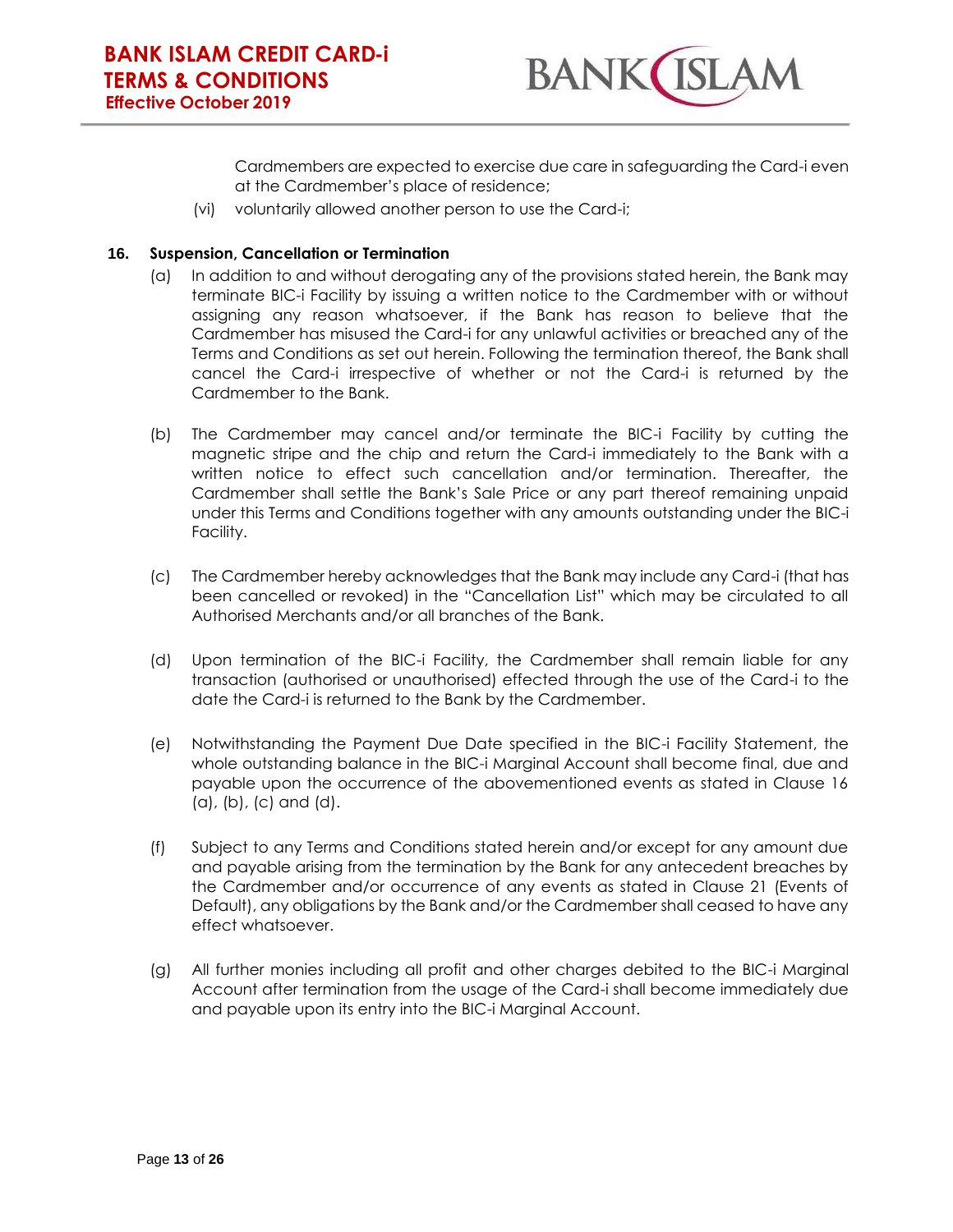

### **17. Fees and Charges**

- (a) The Cardmember agrees to pay and authorise the Bank to debit the monies available in his BIC-i Marginal Account for the fees and charges imposed (where applicable). The list of fees and charges can be referred at www.bankislam.com.my
- (b) The Cardmember agrees to pay all Legal fees (on solicitor and client basis) and other costs and expenses incurred by the Bank in enforcing any of its rights and entitlement under these Terms and Conditions and the recovery of the monies due and payable by the Cardmember to the Bank.
- (c) The Cardmember agrees to pay any other reasonable fees and charges imposed by the Bank for services and facilities rendered to the Cardmember.
- (d) Notwithstanding the abo ve p rovisio n and subje ct to the ap proval from Bank N egar a Malaysia and Shariah rules and principles, the Bank at its discretion may var y the rate of such fees and charges by issuing notice to the Cardmember in any manner as may be determined by the Bank including but not limited to posting such notice at the Bank's website.

#### **18. Issuance of Reminder**

- (a) The Bank shall be entitled to issue reminders to the Cardmember either by written notice or through electronic means (if supported by the Cardmember phone operator) in respect of the Minimum Payment Due and the Payment Due Date each month, irrespective of whether or not the Cardmember has requested for the same and subject to the relevant terms and charges of the phone operator.
- (b) The Cardmember is fully aware that any issuance of reminder may be delayed, stopped, and/or retracted due to technical glitch and/or other factor(s) affecting the relevant service provider(s), phone operator(s) and any other relevant entities.
- (c) The Cardmember agrees that the Bank neither guarantees the delivery nor accuracy of the contents of each reminder and shall not be liable for losses or damages arising from:
	- (i) A non-delivery, delayed delivery or wrongful delivery of each reminder;
	- (ii) Inaccurate content of each reminder; or
	- (iii) The Cardmember's use or reliance on the contents of any reminder for any purposes.
- (d) The information in respect of any Reminder may be subject to certain time lags and/or delays. The features of any Reminder may at any time be varied or discontinued by the Bank with notice.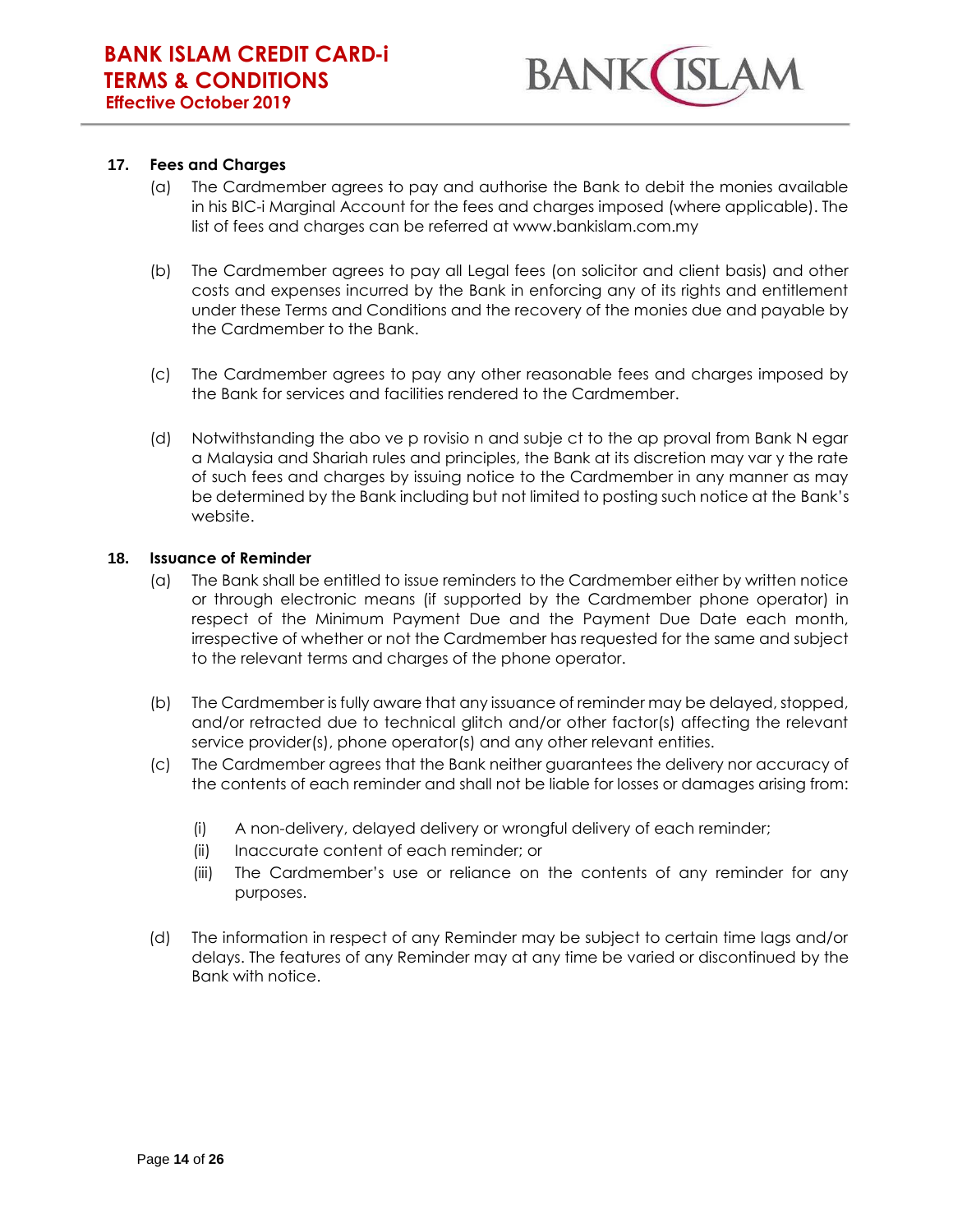

### **19. Telephone Monitoring and Recording**

The Cardmember authorises the Bank to contact the Cardmember by telephone on matters related to the BIC-i Facility. The Cardmember agrees such calls from the Bank maybe unsolicited calls. From time to time the Bank may monitor and/or record the telephone calls between the Cardmember and the Bank. The Cardmember further agrees that monitoring and/or recording may be done and that no additional notice to the Cardmember or additional approval from the Cardmember is needed.

### **20. Representations and Warranties by the Cardmember**

The Cardmember represents and warrants to the Bank as follows:-

- (a) that these Terms and Conditions constitute the legal, valid and binding obligations of the Cardmember enforceable in accordance with its own terms and the obligations of the Cardmember thereunder do not contravene any legislation or regulation binding on the Cardmember;
- (b) that there is no order of any court or any governmental agency or any provision of any existing agreement binding on the Cardmember or to which it is subject which would be contravened or breached by the execution delivery and performance of these Terms and Conditions;
- (c) that no lawsuits or investigations by any governmental agency body or other regulatory authority or any other party are pending or are to be instituted against the Cardmember;
- (d) that no violation of any provisions of legislation court orders judgment and others has been committed by the Cardmember;
- (e) that there are no bankruptcy proceedings pending against the Cardmember;
- (f) that the rights and obligations of the parties under these Terms and Conditions are governed by and construed in accordance with the laws of Malaysia;
- (g) that the BIC-i Facility shall not be used for purposes contrary to the Shariah principles.

The accuracy and correctness of all matters stated in the representations and warranties in the foregoing paragraphs of this section hereof form the basis of the Bank's commitment to make available the BIC-i Facility to the Cardmember. If any such representation and/or warranty made at any time hereafter is found to have been incorrect in any material respect then and in such event and notwithstanding anything to the contrary in these Terms and Conditions contained therein the Bank shall have the right to terminate the BIC-i Facility or part or parts thereof.

#### **21. Events of Default**

Upon the occurrence of any of the following events at any time and regardless of whether the event is within or beyond the control of the Cardmember, the Bank may terminate the BIC-i Facility upon occurrence of any of the following events:-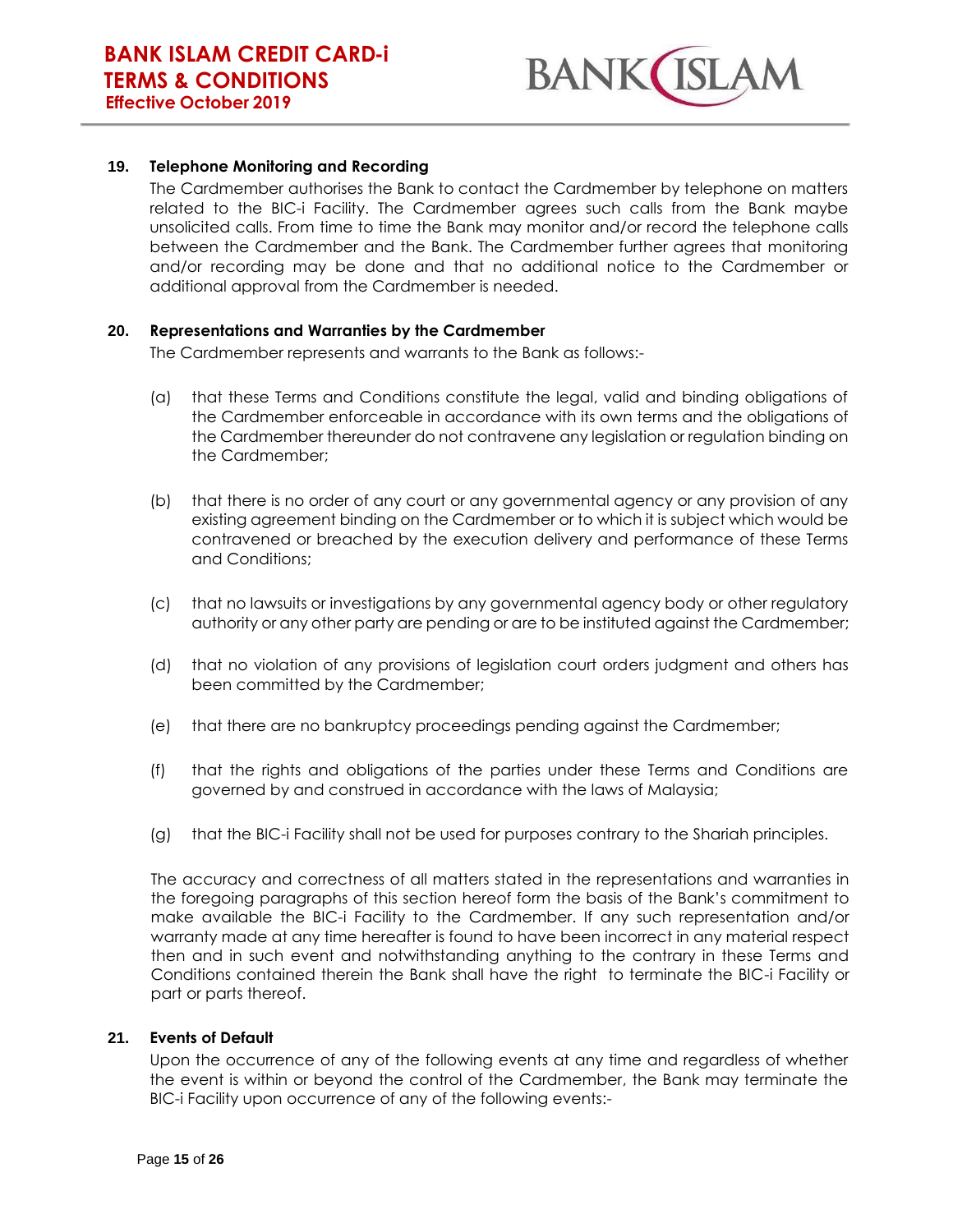

- (a) if the Cardmember fails refuses and/or neglects to pay the Minimum Payment due stated in the BIC-i Facility Statement for two (2) consecutive Payment Due Dates;
- (b) if any legal proceedings suit or action of any kind whatsoever (whether criminal or civil) is instituted against the Cardmember;
- (c) If the Cardmember is adjudicated bankrupt, dissolved, or insolvent, whichever is applicable, or bankruptcy proceedings are filed or instituted against the Cardmember;
- (d) if the Cardmember dies or becomes insane or of unsound mind;
- (e) if distress execution attachment or other legal proceedings are levied enforced or issued against all or any of the Cardmember's properties and any such proceedings are not discharged or stayed;
- (f) if after a credit check is performed the Bank is of the opinion that it is not in the interest of the Bank to continue to grant the BIC-i Facility to the Cardmember;
- (g) if an event or series of events whether related or not (including, without limitation, any material adverse change in the business, assets or financial condition of the Cardmember) has or have occurred which in the opinion of the Bank shall be final and binding (without giving any reasons or evidence) could or might affect or prejudice the ability or the willingness of the Cardmember to perform or to comply with all or any of his obligations hereunder;
- (h) if the Cardmember uses the Card-i in excess of the Cardmember's BIC-i Facility;
- (i) if the Cardmember fails to comply with any provisions set out in these Terms and Conditions;
- (j) if the Cardmember commits or threatens to commit a breach of any of the terms conditions covenants stipulations or agreements herein expressed or implied in anyway whatsoever:
- (k) if the Cardmember commits or threatens to commit a default under any of his contractual obligations with any other parties including the Bank with regards to his borrowing/financing whatsoever;
- (l) if the whereabouts of the Cardmember is unknown to the Bank or if the Cardmember cannot be traced, contacted or located;
- (m) If the Cardmember makes an assignment for the benefit of the creditors of the Cardmember or enters into or attempts to enter into an arrangement or composition for the benefit of his creditors or allows any judgment to remain unsatisfied for a period of fourteen (14) days or more;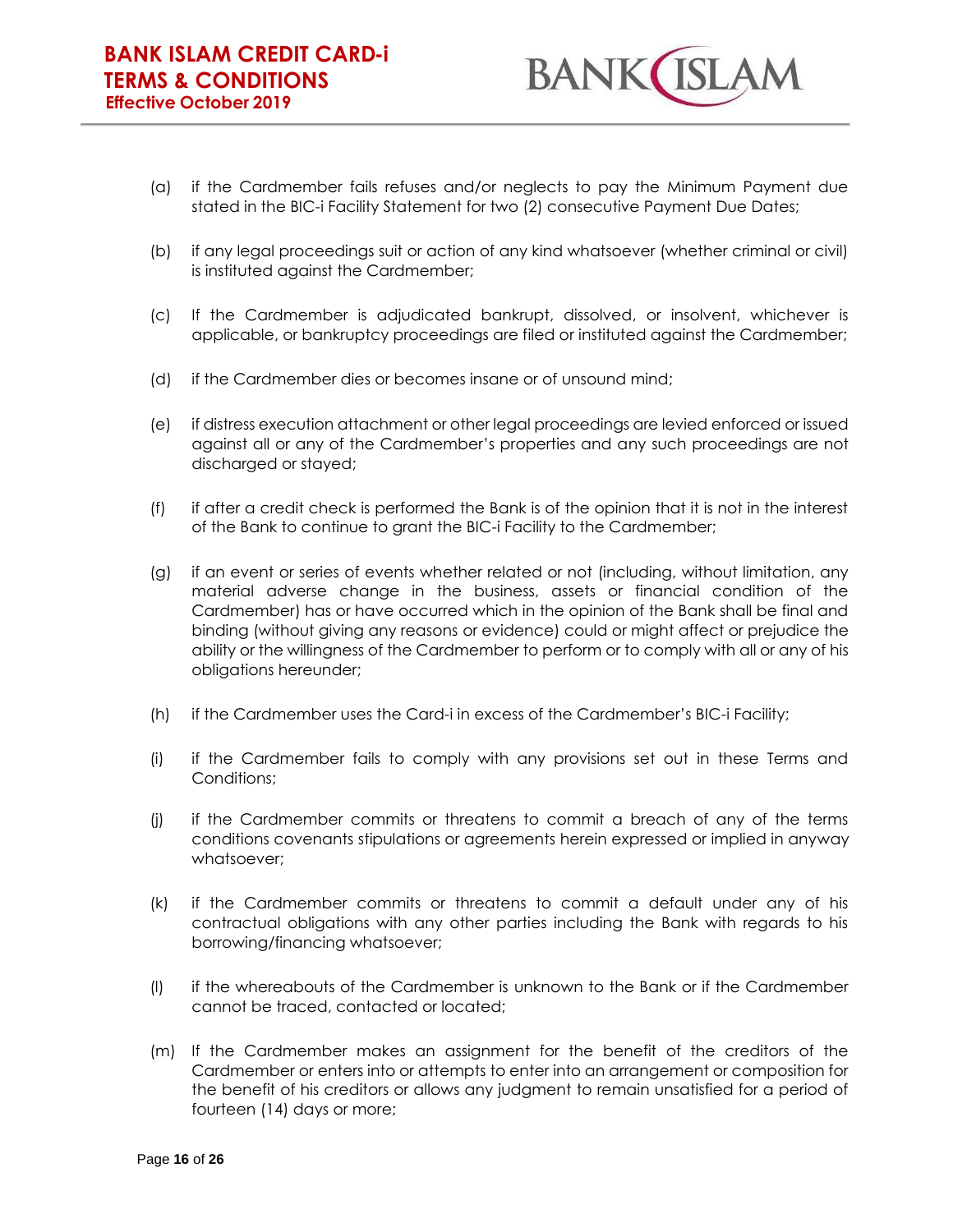

- (n) if these Terms and Conditions shall be challenged with regards to validity by the Cardmember or any other person;
- (o) if the Cardmember does not in the opinion of the Bank satisfactorily maintain any of his accounts with the Bank or any of its branches or any other entity associated with the Bank;
- (p) if the Cardmember refuses or fails to disclose any information or provide any documentary evidence which is in the opinion of the Bank (which shall be final and binding) is required for the Bank to ascertain the financial position of the Cardmember;
- (q) if there is recurring reported loss or mutilation of the Card-i;
- (r) if there is an occurrence which in the opinion of the Bank (which shall be final and binding) is questionable or unexplainable or unlawful transactions involving the use of the Card-i;
- (s) if it shall constitute a violation of any applicable law, regulation, government directive or regulatory requirement for the Bank to continue to make available the use of the Card-i or of the BIC-i Facility to the Cardmember;
- (t) if the Cardmember has been negligent in maintaining proper custody and control of the Card-i or of the PIN, or if the Cardmember has in the opinion of the Bank (which shall be final and binding) by any act, omission or any other means permitted or enabled the misuse or the perpetuation of fraud relating to or in connection with the Card-i; or
- (u) if the Cardmember terminates the use of the Card-i in accordance with these Terms and Conditions; the Bank shall have the right :-
	- (i) to terminate this BIC-i Facility whereupon the Bank's Sale Price or such part thereof remaining unpaid shall forthwith become due and payable to the Bank and to cancel or revoke the Card-i; or
	- (ii) to suspend or restrict the use of the Card-i by the Cardmember under the Cardmember's BIC-i Marginal Account; or
	- (iii) not to renew or replace the Card-i upon its expiry whereupon these Terms and Conditions shall be terminated and the Bank's Sale Price or such part thereof remaining unpaid shall forthwith become due and payable to the Bank.

#### **22. Acceleration of Payment**

The Bank shall at its sole discretion demand the acceleration of a lump sum or part of the total payment for settlement of the BIC-I Facility or the outstanding Bank's Sale Price by utilising the amount available under the Cardmember's BIC-i Marginal Account during the tenure or after maturity of the BIC-I Facility in the event:-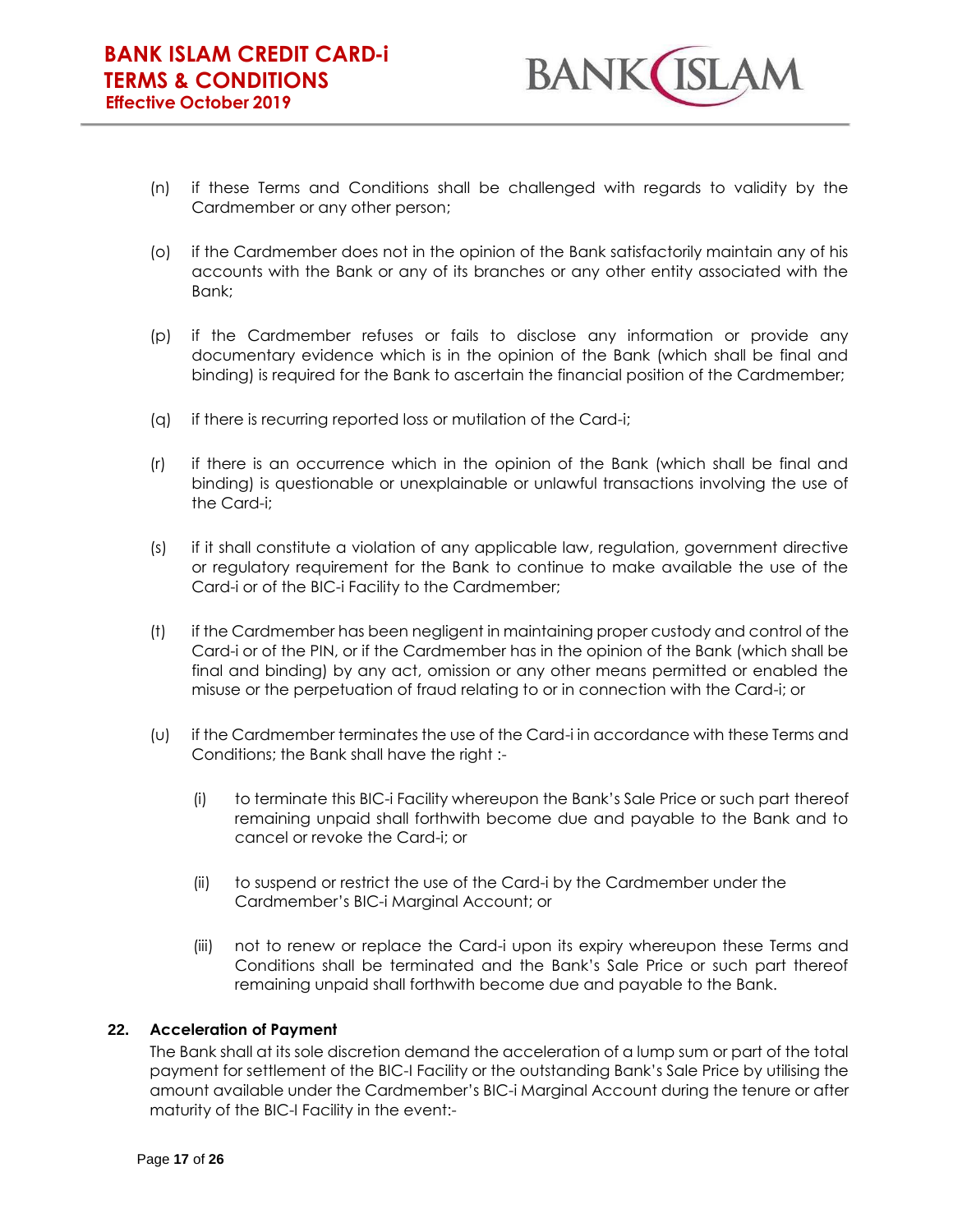

- (a) there is any circumstances which negate any representation made by the Cardmember;
- (b) if any representation or warranty made or deemed made by the Cardmember proves to have been incorrect or misleading in any respect on or as of the date made or deemed made or if repeated at any time by reference to the facts and circumstances subsisting at such time would not be accurate in all respects;
- (c) if there is any breach of the terms and conditions of the BIC-i Facility; or
- (d) of such other events that the Bank so determines.

### **23. Right of Consolidation and Set off**

Following an event of default, the Bank may, upon 7 days notification to the Cardmember, combine consolidate or merge all or any of the Cardmember's account(s), whether current, investment or otherwise, with the liabilities to the Bank and the Bank may set off or transfer any sum standing to the credit of any such account in or towards the satisfaction of any of the Cardmember's liabilities to the Bank.

### **24. BIC-i Facility Statement**

- (a) A BIC-i Facility Statement for the BIC-i Marginal Account shall be sent to the Cardmember on a monthly basis, free of charge, on a date determined by the Bank and hereinafter referred to as the Statement Date.
- (b) The BIC-i Facility Statement in writing stating the amount payable by the Cardmember under this Terms and Conditions issued by or on behalf of the Bank thereof shall in the absence of manifest error be conclusive evidence that such amount is in fact due and payable by the Cardmember.
- (c) All records and entries in the BIC-i Facility Statement shall be deemed true, correct and binding on the Cardmember unless the Cardmember notifies the Bank in writing of errors, discrepencies, and/or unauthorised transactions (if any) in the BIC-i Facility Statement not later than fourteen (14) days from the date of the BIC-i Facility Statement.

#### **25. Indemnity**

In the event the Cardmember breach any of the provision of this Agreement and/or Security Documents or commit any acts that may cause actions, proceedings, claims, demand and incurred any losses, damages, penalties and expenses to the Bank, the Customer shall at all times keep the Bank save, harmless and indemnified against all actions, proceedings, claims, demand, losses, damages, penalties and expenses (including legal costs and expenses incurred on a solicitor and client basis) except where such actions, proceedings, claims, demand, losses, damages, penalties and expenses were directly attributable to the Bank's gross negligence, wilful default or fraud.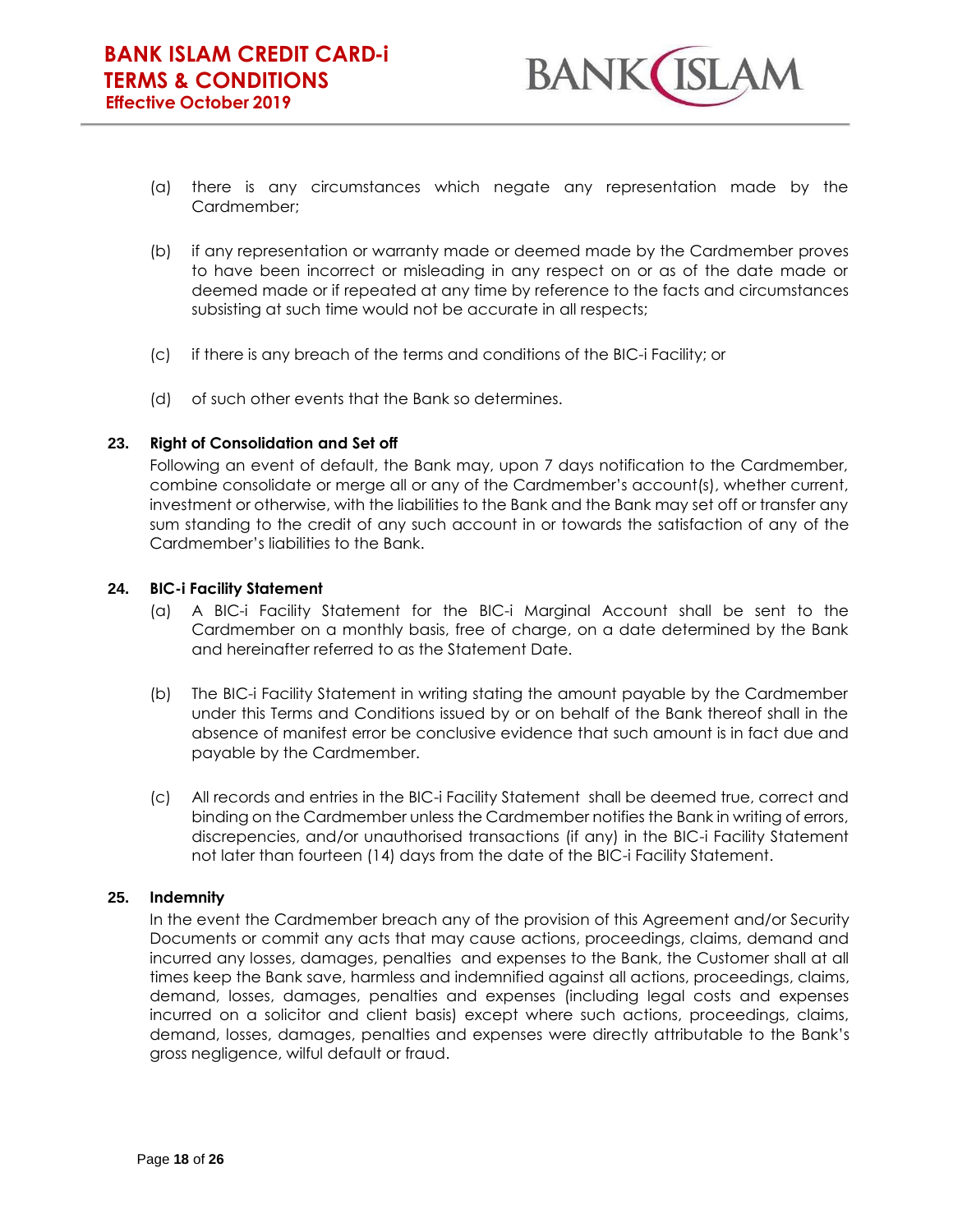

# **26. Waiver**

No relaxation, forbearance, indulgence, failure or delay on the part of the Bank in exercising nor any omission to exercise any right, power, privilege or remedy accruing to the Bank under these Terms and Conditions, or any security in favour of the Bank upon any default on the part of the Cardmember shall impair any such right, power, privilege or remedy or be construed as a waiver thereof or an acquiescence in any default affect or impair any right, power, privilege or remedy of the Bank in respect of any other or subsequent default nor shall any single or partial exercise of any right or remedy prevent any further or other exercise thereof or the exercise of any other right or remedy. The rights and remedies herein provided are cumulative and not exclusive of any other rights or remedies provided by law.

### **27. Time**

Time wherever mentioned shall be of the essence of these Terms and Conditions.

### **28. Recitals and Schedule**

The Recitals and Schedule herein shall be taken to be read and construed as an integral part of these Terms and Conditions.

### **29. Payment**

a) A minimum monthly payment by you as a Cardmember shall comprise the following:

- 5% of the Statement Balance (excluding monthly Installment Payment Plan (IPP), Retail Spread Value Plan (RSVP) and Qard Balance) or RM50, whichever is higher; and
- Qard Balance (if any); and
- Overdue Minimum Payment (if any); and
- The monthly Installment Payment Plan (IPP) and Retail Spread Value Plan (RSVP) (if any)\*

#### *Note:*

*Qard Balance- Means an approved transaction resulting in excess of credit card usage above the financing limit on the request by the Cardmember and at the bank's discretion. Qard Balance can be calculated by deducting Statement Balance amount with the financing limit.* 

*Overdue Minimum Payment- Means the previous month total minimum payment which remains unpaid* 

*\*Only for new IPP and RSVP subscription from 2nd October 2019 onwards*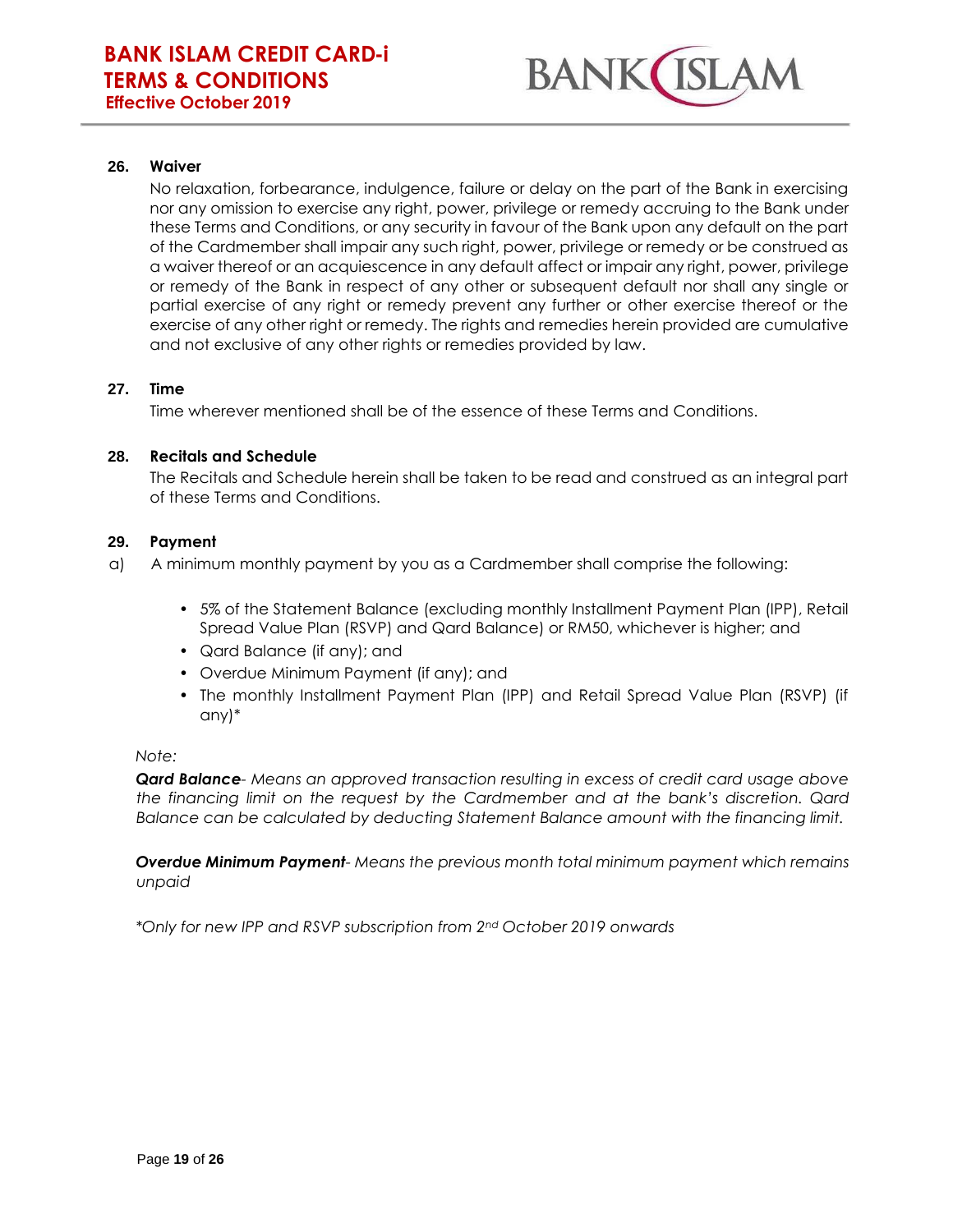

### b) Default in payment

- (i) The Cardmember is advised to make prompt payment for each payment period. Should the Cardmember only make minimum payment, the Cardmember may incur more profit charges and it will take longer period to pay off the balance.
- (ii) In the event the Cardmember makes payment with an amount lower than the minimum payment due or omits to make any payment, the Bank shall be entitled to enforce all its rights as set out in clause 16 and 22.
- (iii) In the event of default, the Cardmember will also need to bear additional fees and/or charges including but not limited to late payment fee, higher tiered profit charge and legal fees (if any).
- c) Full Payment
	- (i) Notwithstanding anything to the contrary contained herein, it is hereby agreed that on the satisfaction by payment or otherwise of the indebtedness, all the provisions herein contained shall cease to be of any effect but without prejudice to the Bank's rights and remedies against the Cardmember in respect of any antecedent claim or breach.

### **30. Reconstruction of the Bank and the Cardmember**

The securities, rights, liabilities, obligations created by these Terms and Conditions shall continue to be valid and binding for all purposes whatsoever notwithstanding any change by amalgamation, reconstruction or otherwise which may be made in the constitution of the Bank and similarly the liabilities and/or obligations created by these Terms and Conditions shall continue to be valid and binding for all purposes whatsoever notwithstanding any change by amalgamation, reconstruction or otherwise howsoever in the constitution of the Cardmember and it is expressly declared that no change of any sort whatsoever in relation to or affecting the Cardmember shall in any way affect the security liabilities and/or obligations created hereunder in relation to any transaction whatsoever whether past, present or future.

#### **31. Indulgence**

The liability and obligations of the Cardmember shall not be impaired or discharged by reason of any time forbearance or other indulgences being granted by or with the consent of the Bank to the Cardmember or to any person who or which may be in any way liable to pay any of the monies secured hereby or by any other security in favour of the Bank or by reason of any arrangement being entered into or composition accepted by the Bank modifying the operation of law or otherwise the rights and remedies of the Bank under the provisions of these Terms and Conditions.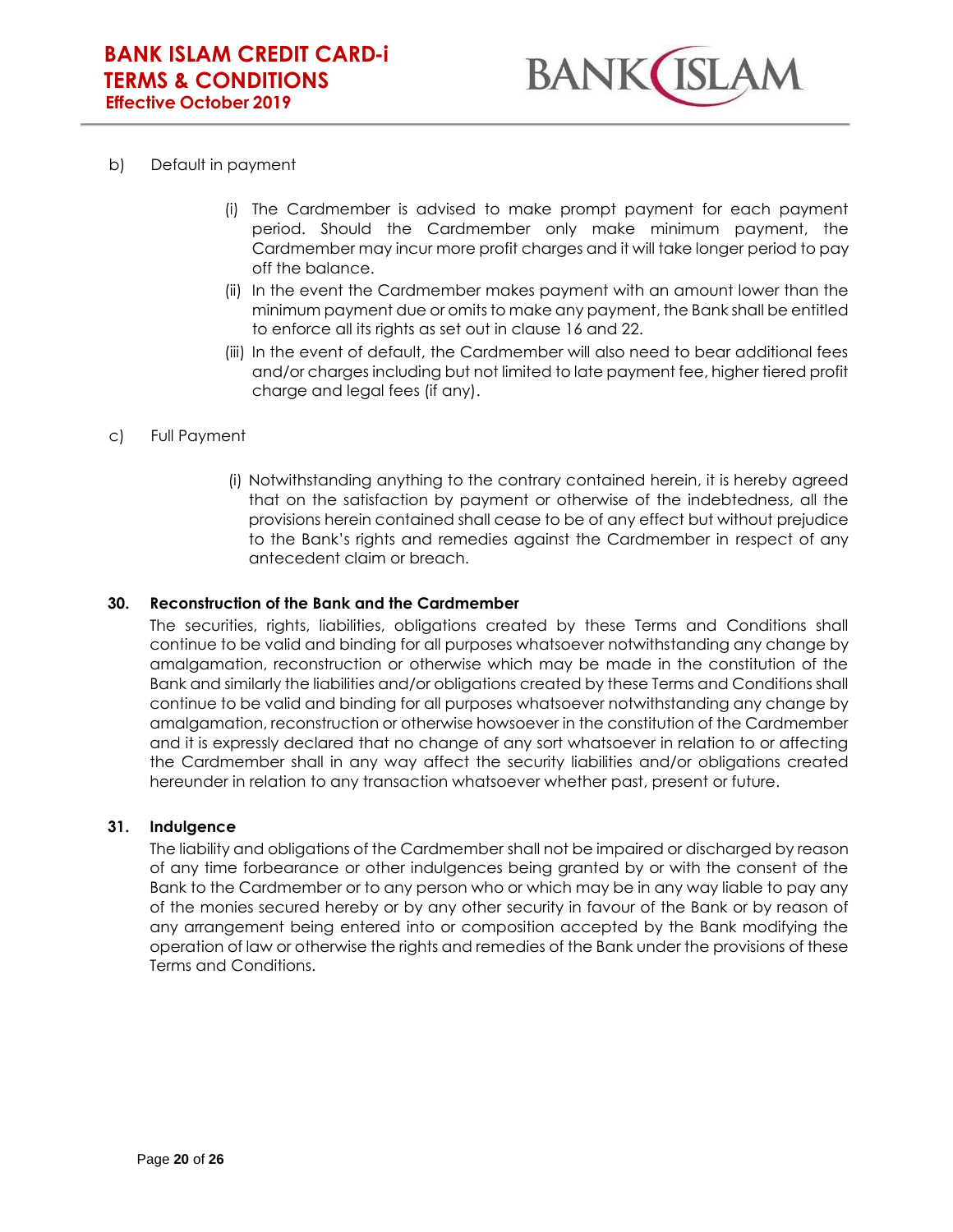

# **32. Variation of Terms**

The Bank shall be entitled to vary or amend the terms and/or conditions of these Terms and Conditions subject to the Shariah rules & principles by giving 21 days notice in writing to the Customer and such amendments and variations shall have similar effect as those hereinbefore referred to in this Terms and Conditions and nothing herein shall be construed so as to restrict or curtail or prejudice any of the rights of the Bank herein to vary or amend the terms and/or conditions without the necessity to obtain the Customer's consent or confirmation.

# **33. Documents in Counterparts**

This Terms and Conditions may be executed in any number of counterparts each of which when so executed and delivered shall be an original but all such counterparts shall together constitute but one and the same instrument.

### **34. Benefit to Assign, Successors, etc.**

This Terms and Conditions shall be binding upon and enure to the benefit of the Bank and the Cardmember and their respective successors in title and assigns except that the Cardmember may not assign its rights or obligations thereunder or any interest therein without the prior written consent of the Bank but the Cardmember shall nevertheless remain liable for all its obligations hereunder in the event of any non-disclosure of any material fact pertaining to the Cardmember's assignment which if disclosed would affect the Bank's decision to agree to such assignment. All undertakings, agreements, representations and warranties given, made or entered into by the Cardmember under these Terms and Conditions shall survive the making of any assignments thereunder.

#### **35. Headings**

The headings to the Articles and Clauses of this Terms and Conditions are for convenience of reference only and do not affect the construction and interpretation thereof.

# **36. Confidentiality**

Subject to Clause 7, the contents of this clause and the transactions contemplated by Clause 8 shall be kept confidential by the parties for the duration of this Terms and Conditions and after it shall terminate save to the extent that any such matter shall become a matter of public knowledge other than through the fault of the parties and save as required by an order of a court of competent jurisdiction or a competent administrative authority.

#### **37. Assignment**

The Bank may assign and /or transfer all its rights, interest, benefits or obligation under any transaction under this facility to any company in the group of companies of which it is a member of its affiliates, with sufficient notice to the customer.

#### **38. Law**

This Terms and Conditions shall be governed by and construed in all respects in accordance with the laws of Malaysia.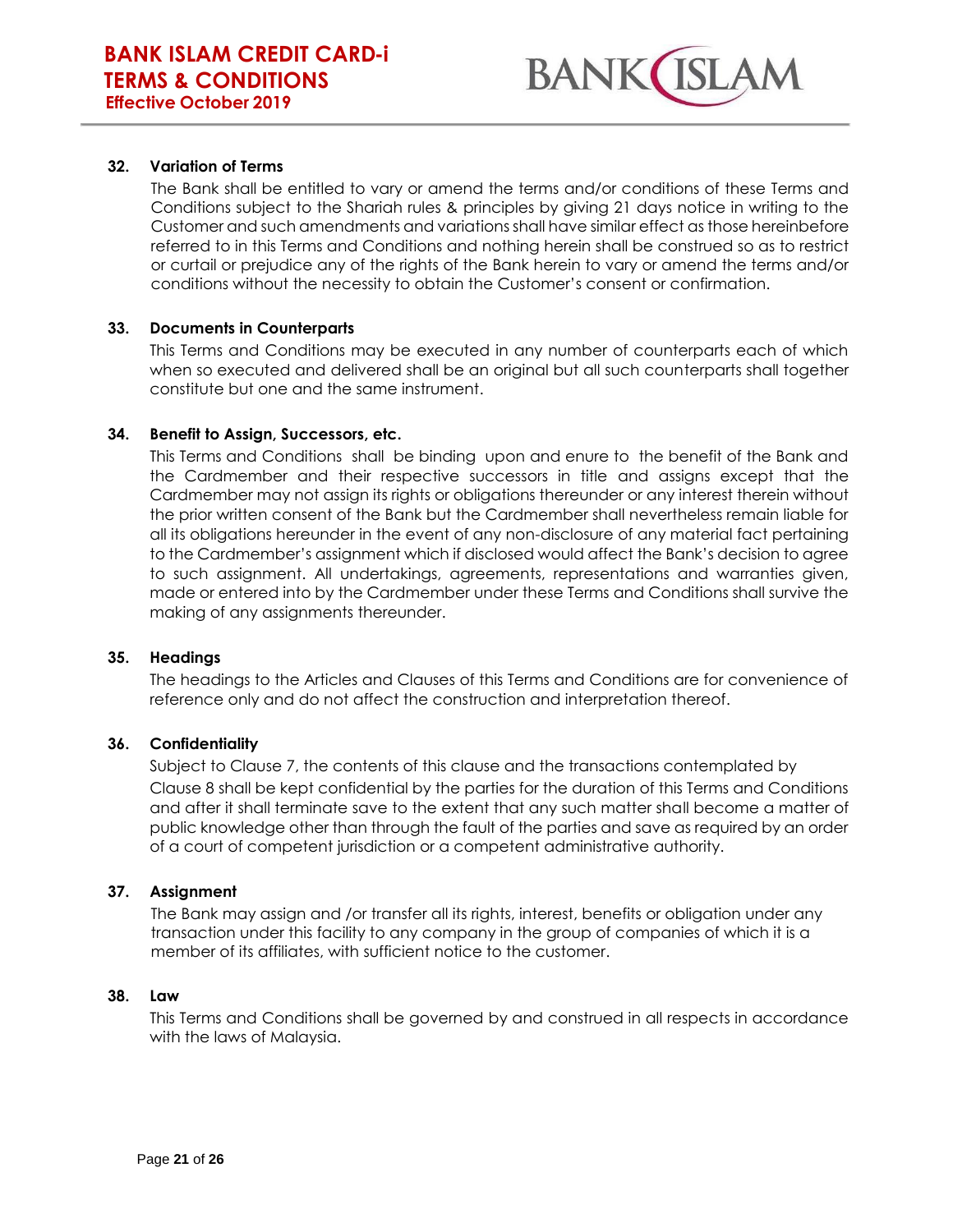

### **39. Expenditure Incurred by the Bank for and on Behalf of the Cardmember**

All monies expended by the Bank under these Terms and Conditions from time to time for and on behalf of the Cardmember and for its account shall be recoverable from the Cardmember and shall be repaid on demand.

#### **40. Disclosure of Information**

- (a) The Bank will not reveal personal data of Cardmember including address, telephone number or email address to any external party other than parties listed below (the "Authorized Parties") other than for the purpose connected with the operation of the Cardmember, unless the Bank has the Cardmember's permission, or is under either a legal obligation or any other duty to do so:-
	- (i) any officer, employee, agent or director of the Bank's Group which includes the holding company(s) of the Bank, its subsidiaries, associated companies, affiliates, representatives and branch offices;
	- (ii) relevant third parties such as professional advisers, strategic business partners and alliances, service providers, insurers / Takaful operators or insurance / Takaful brokers, outsourced agents, merchants, vendors, business partners and business agents who supports the operational activities of the Bank and whom are under legal obligation to the confidentiality of Cardmember's information;
	- (iii) any actual or potential participants or assignee, novatee or transferee of the Bank's rights and/or obligations under any transaction between the Bank and the Cardmember (or any agents or professional advisers);
	- (iv) any rating agency or direct / indirect provider of credit protection to the Bank;
	- (v) any party as required by any law or any government, quasi-government, administrative, regulatory / supervisory body or authority, court or tribunal;
	- (vi) any credit reference agency that the Bank uses for credit assessment or credit review of Cardmember and parties related to the facilities provided by the Bank to Cardmember;
	- (vii) any financial crime references agencies, other financial institution and any of their respective agents;
	- (viii) Any security party, guarantor or collateral provider for Cardmember's facilities.
- (b) The Cardmember hereby expressly consents to such disclosure and hereby confirms and declares that the terms contained therein shall be subject to the Privacy Statement in connection with the Personal Data Protection Act 2010 signed with the Bank and in the event of any inconsistency between the terms contained herein with the terms as set out in the Privacy Statement, the terms and conditions in the Privacy Statement shall prevail.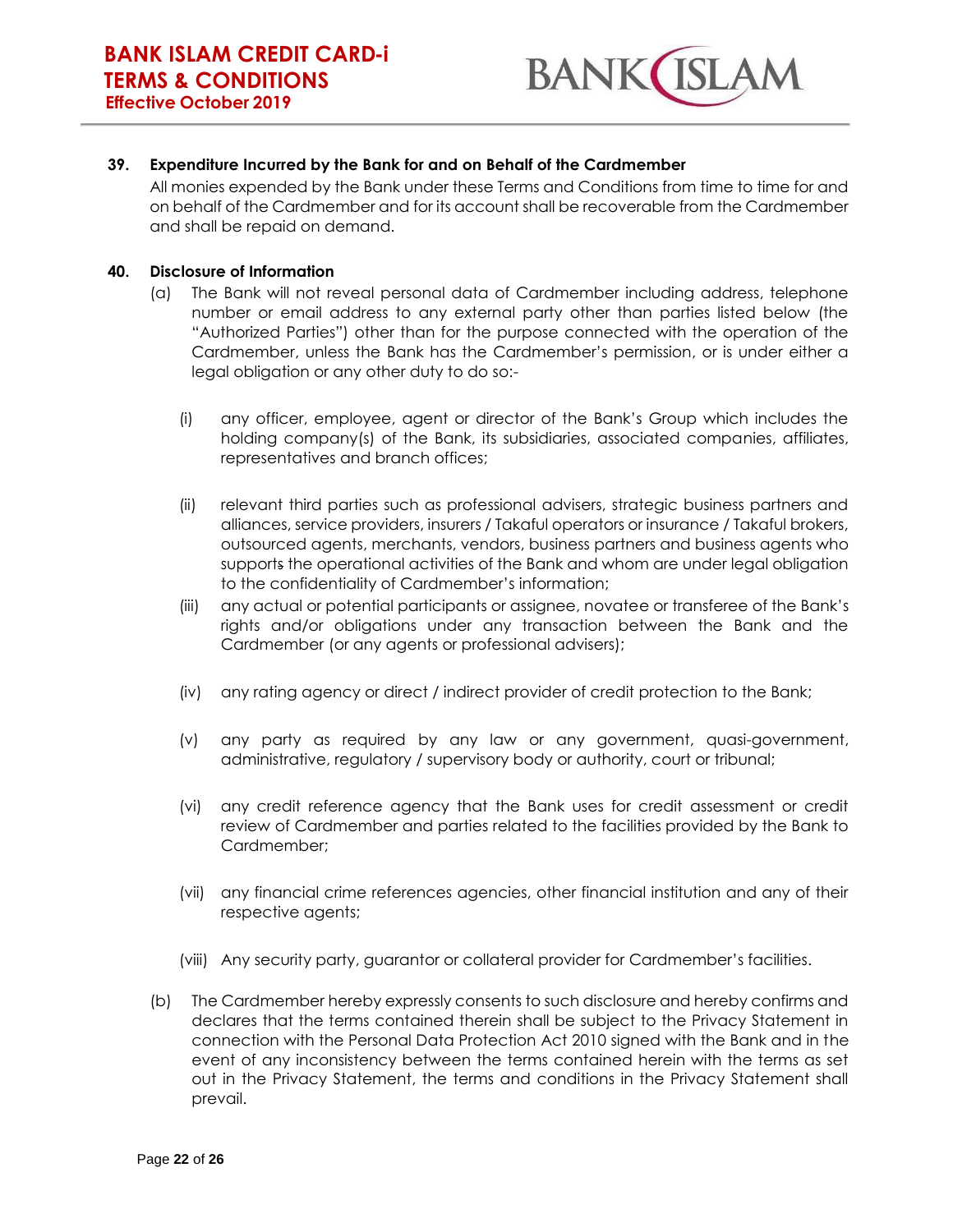

### **41. Anti-Money Laundering and Counter Financing of Terrorism**

In order to comply with local or foreign law, regulations, voluntary codes, directives, judgments or court orders, and any authorities, regulators or enforcement agencies, policies, good practice, government sanctions or embargoes, reporting requirements under financial transactions legislation and demands or requests of any authority, regulator, tribunal, enforcement agencies, exchange bodies, the Bank may:

- (a) Be prohibited from entering or concluding transactions involving certain persons or entities (e.g. person or entity that is itself sanctioned or is connected to or dealing with (directly or indirectly) any person or entity that is sanctioned under economic and trade sanctions imposed by any regulator in any jurisdiction.
- (b) Report suspicious transactions or potential breaches of sanctions to an authority in any jurisdiction to which the Bank may need or decide to disclose. Transactions impacted include those that may:
	- (i) involve the provision of finance to any person involved or suspected of involvement in terrorism or any terrorist act;
	- (ii) be relevant to investigation of an actual or attempted evasion of tax law, investigation of or prosecution of a person for an offence against any applicable law; or
	- (iii) involve persons or entities which may be the subject of sanctions.
- (c) Intercept and investigate any payment messages and other full information or communications sent to or by the Cardmember or on behalf of the Cardmember and may delay, block or refuse to make any payment and payment screening may cause a delay in processing certain information.
- (d) Take any action it believes to be necessary, which includes freezing of funds, preventing operation of an account, refusing a request for funds from the Cardmember, not allowing Cardmember to use a product, or delaying or cancelling a transaction. The Bank need not notify the Cardmember until a reasonable time after it is permitted to do so under those law or policies. The Bank will not be liable for any loss arising out of any action taken or any delay or failure by the Bank, in performing any of its duties or other obligations, caused in whole or in part by any steps taken as set out above.
- (e) Not to accept any deposit of any money or cheques and or allow or carry out any other transaction including withdrawals of money in respect of Customer's account including but not limited to any transfers and telegraphic transfer of moneys from or to Customer's account if the Bank has a reason to believe or is made aware of by third parties or relevant authorities that the Customer's account is being used for or implicated in fraud, potential fraud, financial crimes, illegal activities, soliciting illegal financial investment schemes, money laundering or terrorism financing activities. The Bank too shall (subject to the extent permitted by law), reserves the right to close, freeze or otherwise deal with the Customer's account as necessary.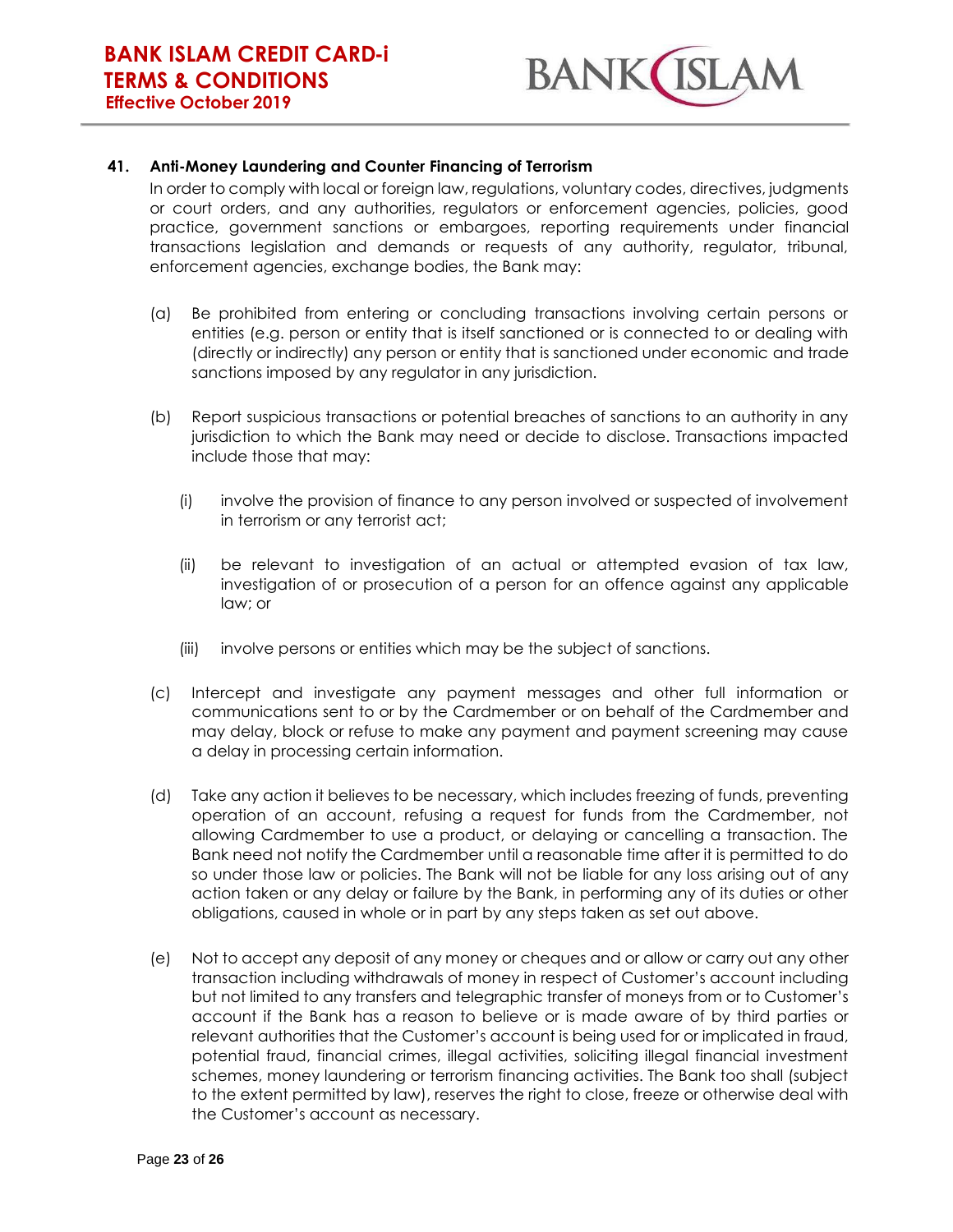

### **42. Changes in Circumstances**

If any change in applicable law, regulation or regulatory requirement or in the interpretation or application thereof or if compliance by the Bank with any applicable direction, request or requirement (whether or not having the force of law) or any governmental or other authority shall result in imposing on the Bank any condition burden or obligation which renders it undesirable, in the absolute opinion of the Bank, to make available or maintain the BIC-i Facility, then upon notice from the Bank, the BIC-i Facility shall be deemed to be cancelled in which event the Cardmember shall pay to the Bank the Indebtedness within seven (7) days from the receipt by the Cardmember of such notice.

#### **43. Invalidity of any Provision**

Any provision of these Terms and Conditions which is invalid, unenforceable or prohibited shall not affect the validity or enforceability of the other provisions of this Terms and Conditions.

### **44. Force Majeure**

Notwithstanding any provision of this Terms and Conditions, the Bank shall not be liable for any failure on the part of the Bank to perform any obligation under these Terms and Conditions resulting directly or indirectly from the action or inaction of any governmental or local authority or any strike, boycott, blockade, act of God, civil disturbance or cause beyond the control of the Bank.

# **45. Ta'widh (Compensation)**

Ta'widh (Compensation) will be charged on the day-5 after the Payment Due Date, if the Cardmember failed to make the minimum monthly payments. It is hereby agreed that the Cardmember shall pay the Bank, by way of Ta'widh (compensation), a fee of 1% of the total outstanding balance or RM5.00 whichever is higher, subject to a maximum of RM50.00.

#### **46. Service for Notices Legal Process Etc**

- (a) Any demand notice request or legal process required or permitted to be given or made under these Terms and Conditions to the Bank or to the Cardmember shall be in writing and in the case of the Bank shall be under the hand of any Manager or any authorized officer of the Bank or a solicitor or firm of solicitors purporting to act for the Bank.
- (b) Any such demand notice request or legal process shall be deemed to have been sufficiently given or made if sent by ordinary or registered post sent to the respective address of the parties hereto and shall be deemed to have been served on and duly received by the other party or parties after the expiration of five (5) days from the date it is posted or if delivered by hand or send by courier to the party to be served on his or its solicitors, on the day it was delivered.
- (c) No change in the address of the Cardmember howsoever brought about shall be effective or binding on the Bank unless the Cardmember has given to the Bank actual notice in writing of the change of address and nothing done in reliance on this provision shall be affected or prejudiced by any subsequent change in the address of the Cardmember over which the Bank has no actual knowledge of at the time the act or thing was done or carried out.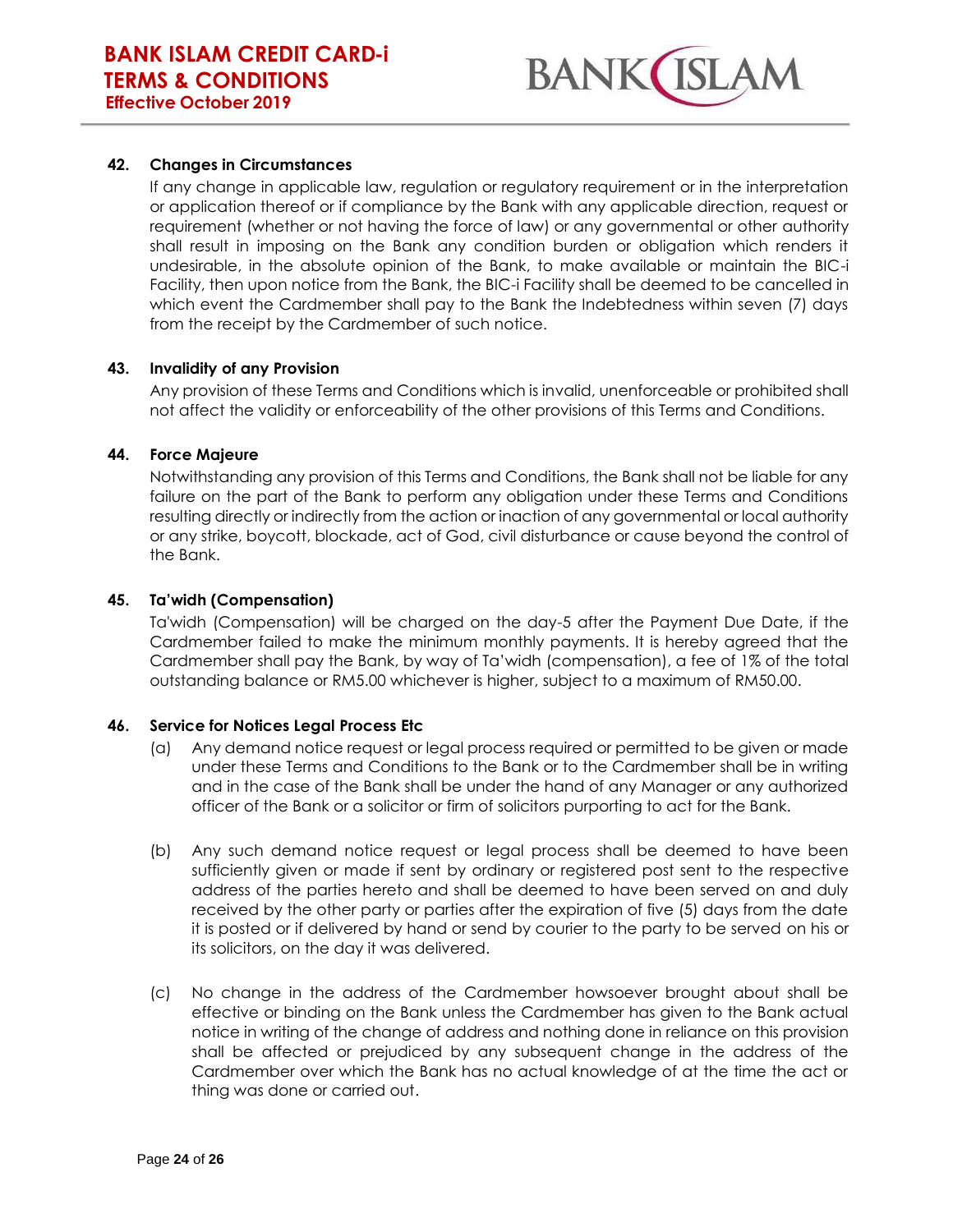

# **47. Authorisation to Debit Account**

The Cardmember agrees that the Bank shall have the right to debit the Cardmember's current/ savings account or any other accounts maintained with the Bank (including to liquidate account which give effect to premature redemption) for payment of any profit and/ or principal due and payable to the Bank, takaful contribution, fees, charges and any other monies due and payable under the BIC-i Facility, as stated in the Terms and Conditions, Product Disclosure Sheet, the Bank's Corporate website and/ or other means of communication deemed appropriate by the Bank from time to time.

### **48. Right to Outsource Debt Collection Function and Sell Non-Performing Financing (NPF)** The

Cardmember hereby agrees that the Bank shall have the right to outsource debt collection function or sell or transfer non-performing financing (NPF) to any agencies, companies, licensed financial institutions or third party approved by the relevant authorities at the Bank's sole discretion with sufficient notice to the Cardmember.

### **49. Death of the Cardmember**

Without derogating and/or limiting the Bank's rights and remedies currently available under the BIC-i Facility and/or security documents, upon death of the Cardmember, the Cardmember's heirs or successors in title shall continue to make the payment of the outstanding BIC-i Facility amount based on the agreed terms until full settlement.

#### **50. Others**

- (a) Notwithstanding anything stated herein, should there be any discrepancy (ies) between written statement/confirmation and verbal statement/confirmation, written statement/confirmation shall prevail.
- (b) Cardmember shall inform the Bank promptly for any changes or updates relating to Cardmember's contact details i.e. telephone number and billing address.
- (c) If you have any enquiries, please contact us at:

Bank Islam Card Centre Level 24, Menara Bank Islam, No 22, Jalan Perak, 50450 Kuala Lumpur Telephone: 03-2726 7666 Fax: 03-2726 7606 E-mail: bicc.customer.service@bankislam.com.my Website: www.bankislam.com